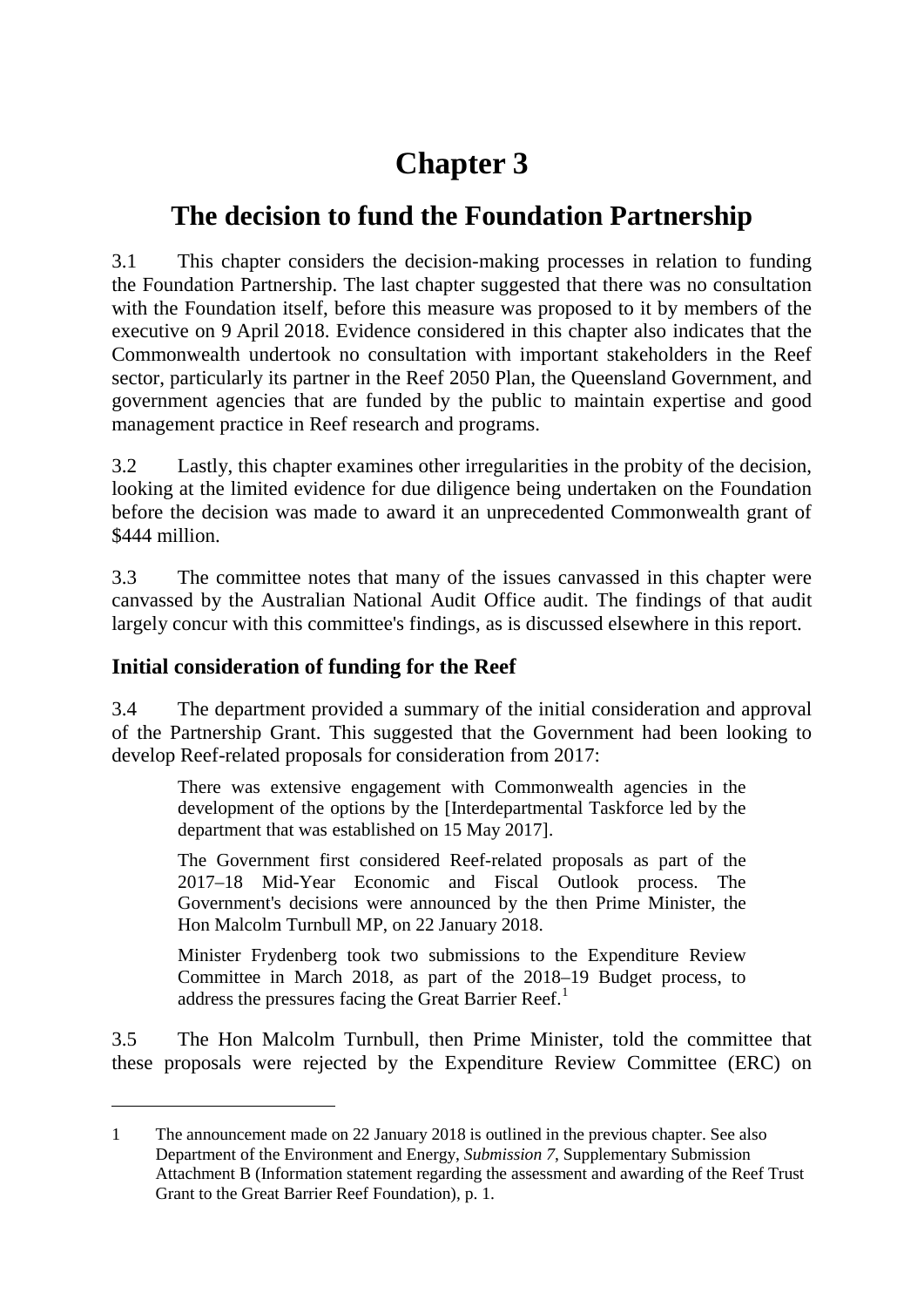6 March 2018, and that the then Minister for the Environment was charged with developing a new approach:

On 6 March 2018 the Expenditure Review Committee of Cabinet considered a Portfolio Budget Submission from the then Minister for Energy & Environment proposing two options for additional funding to support the health of the Reef. One was partially offset and over 6 years, the other was smaller and fully offset over two years.

The ERC resolved that an alternative proposal be brought forward to create a tied reef fund, with a partner outside the general government sector, to be funded in 2017/18 for activities to be agreed with the Commonwealth, with appropriate governance arrangements.<sup>[2](#page-1-0)</sup>

3.6 Mr Turnbull noted that this approach was favoured by the then Treasurer, the Hon Scott Morrison MP, and the Minister for Finance, Senator the Hon Mathias Cormann:

This approach was taken because the Treasurer and Finance Minister were open to funding a substantial package for the Reef *so long as it was expensed in 2017/18*. This was because Government revenues were promisingly strong in 2017/18 and they believed the Budget in that year could accommodate the substantial investment proposed for the Reef. However, that may not be so in subsequent years. This was the reason why a partner *outside the Commonwealth Government* sector was sought; it also brought with it the possibility of leveraging the Commonwealth's contribution with private sector contributions.<sup>[3](#page-1-1)</sup>

The arrangement allowed the Government to book the grant expenditure in one year, 2017/18, notwithstanding that the investment of the funds in the various reef projects by the GBRF would take place over a period of six years. [4](#page-1-2)

3.7 Mr Turnbull stated that Mr Frydenberg brought a new proposal for the Foundation Partnership to an ERC meeting on 28 March 2018:

Following that decision a new submission prepared by the Department of Environment and Energy recommending a grant of \$443 million to the Great Barrier Reef Foundation was circulated and presented by the (then) Minister to the ERC on 28 March 2018 in the usual way.<sup>[5](#page-1-3)</sup>

<span id="page-1-0"></span><sup>2</sup> The Hon Malcolm Turnbull, *Answers to written questions taken on notice* (received 1 October 2018), p. 1.

<span id="page-1-1"></span><sup>3</sup> The Hon Malcolm Turnbull, *Answers to written questions taken on notice* (received 1 October 2018), p. 1.

<span id="page-1-2"></span><sup>4</sup> The Hon Malcolm Turnbull, *Answers to written questions taken on notice* (received 1 October 2018), p. 1.

<span id="page-1-3"></span><sup>5</sup> The Hon Malcolm Turnbull, *Answers to written questions taken on notice* (received 1 October 2018), p. 1.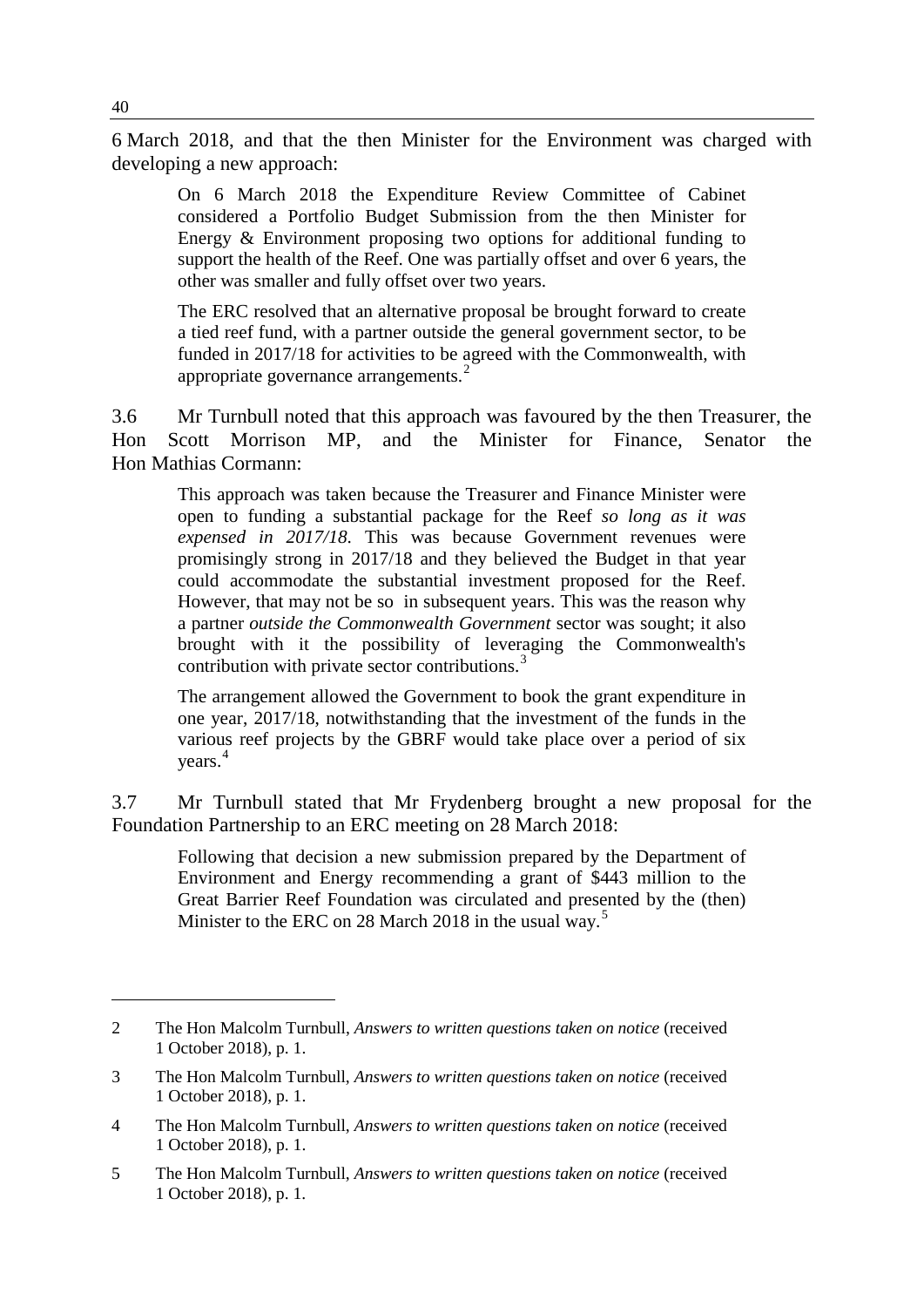3.8 The timeline of the decision to fund the Foundation Partnership provided by Mr Frydenberg to the House of Representatives illustrates the speed at which the measure was developed by the department and Foundation, and approved by the executive:

Following ERC agreement [on 28 March 2018], an interdepartmental committee was established to progress this proposal, and I was given authority to approach the foundation, which occurred on 9 April, to determine whether they were interested in entering into a partnership for the benefit of the reef…subject to the successful negotiation of a partnership agreement and final phase of due diligence.<sup>[6](#page-2-0)</sup>

3.9 The department submitted that it led the establishment of an interdepartmental committee (IDC) in April 2018 'to provide advice on the assessment and approval of the grant to the Foundation'. The IDC held five meetings between April and July 2018, which were not formally minuted. These meetings, the department stated:

…included staff from the Department, the Department of the Prime Minister and Cabinet, the Department of Finance and Treasury.

The IDC used a short standing agenda covering the status of grant agreement negotiations, ministerial approvals and communications. The Department provided verbal updates at these meetings as a basis for discussion. No formal minutes were taken.<sup>[7](#page-2-1)</sup>

3.10 The committee sought further evidence from the department, as well as from the Department of Finance and the Treasury, as to whether they had been consulted on early proposals for \$444 million in funding delivered through the Foundation Partnership. All departments declined to provide evidence on the initial development of the Partnership, citing cabinet-in-confidence conventions.<sup>[8](#page-2-2)</sup>

3.11 In giving this evidence, a Treasury official suggested that, whereas the Foundation Partnership had gone through the cabinet process, smaller grants such as the \$5 million awarded to the Foundation were not necessarily submitted to cabinet:

…often the administration of grants don't go through cabinet, they're part of the administration of a program. They typically don't go through cabinet.<sup>[9](#page-2-3)</sup>

<span id="page-2-0"></span><sup>6</sup> The Hon Josh Frydenberg MP, Minister for the Environment and Energy, *House of Representatives Hansard*, 13 August 2018, p. 6981.

<span id="page-2-1"></span><sup>7</sup> Department of the Environment and Energy, *Submission 7*, Supplementary Submission, p. 6.

<span id="page-2-2"></span><sup>8</sup> See Mr Finn Pratt AO PSM, Secretary, Department of the Environment and Energy, *Committee Hansard*, 21 September 2018, p. 67; Mr David Fredericks, Deputy Secretary, Budget and Financial Reporting, Department of Finance, *Committee Hansard*, 21 September 2018, pp. 38–39; and Ms Meghan Quinn, Deputy Secretary, Treasury, *Committee Hansard*, 21 September 2018, p. 54

<span id="page-2-3"></span><sup>9</sup> Ms Meghan Quinn, Deputy Secretary, Treasury, *Committee Hansard*, 21 September 2018, p. 52.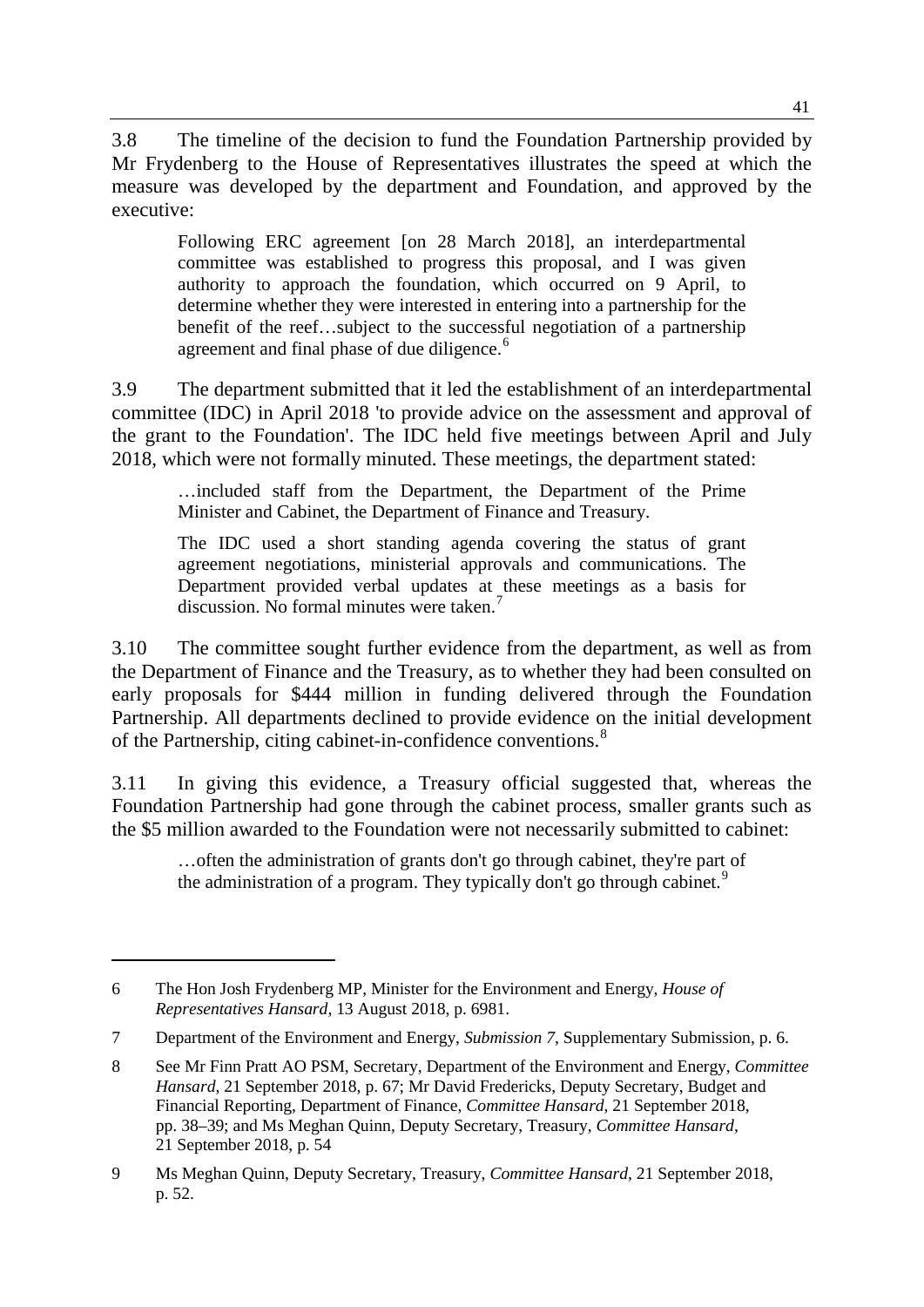#### *The choice of the Foundation*

3.12 The Partnership has been described by the Government as 'the largest ever single investment' in protecting the Reef.<sup>[10](#page-3-0)</sup> Given the level of funding involved, one of the key areas of focus for this inquiry is why a charity has been selected to administer funding rather than a Commonwealth entity, such as the department, CSIRO or one of the Commonwealth agencies dedicated to the Reef (Great Barrier Reef Marine Park Authority (GBRMPA) and Australian Institute of Marine Science (AIMS)).

3.13 Regarding the choice of the Foundation, Mr Turnbull commented to the committee:

As to why the GBRF was recommended by the Department of the Environment and Energy (as opposed to another organisation) you should inquire of the Department. But it was plainly a reputable organisation with a track record in Reef research and support with whom the Department had previously worked and in which it had confidence.<sup>[11](#page-3-1)</sup>

3.14 On why GBRMPA was not selected to administer the funding, the Minister representing the Minister for the Environment and Energy in the Senate explained that this is because the Partnership goes beyond GBRMPA's responsibilities.<sup>[12](#page-3-2)</sup> Mr Dean Knudson, a Deputy Secretary at the department, added that GBRMPA has 'a very specific role' as a park manager and AIMS 'is a science entity', whereas the Partnership is 'about on-the-ground project delivery, in which the Great Barrier Reef Foundation has extensive experience<sup>'.[13](#page-3-3)</sup>

3.15 The department set out some of the qualities of the Foundation that led to the establishment of the Partnership:

- a. its track record in leveraging philanthropic support as Australia's leading reef-dedicated charity.
- b. its decade of experience in working effectively with the Department and a diverse range of Reef stakeholders to manage Commonwealth and State funding to develop, manage and deliver projects to support the Reef.

<span id="page-3-0"></span><sup>10</sup> The Hon Malcolm Turnbull MP, Prime Minister; The Hon Julie Bishop MP, Minister for Finance; The Hon Josh Frydenberg MP, Minister for the Environment and Energy; The Hon Melissa Price MP, Assistant Minister for the Environment, 'Record investment in the Great Barrier Reef to drive jobs', *Joint Media Release*, 29 April 2018.

<span id="page-3-1"></span><sup>11</sup> The Hon Malcolm Turnbull, *Answers to written questions taken on notice* (received 1 October 2018), p. 1.

<span id="page-3-2"></span><sup>12</sup> Senator the Hon Simon Birmingham, Minister for Education and Training, *Senate Environment and Communications Legislation Committee Hansard*, Budget Estimates 2018–19, 21 May 2018, p. 32.

<span id="page-3-3"></span><sup>13</sup> Mr Dean Knudson, Deputy Secretary, Environment Protection Group, Department of the Environment and Energy, *Senate Environment and Communications Legislation Committee Hansard*, Budget Estimates 2018–19, 21 May 2018, pp. 31 and 56.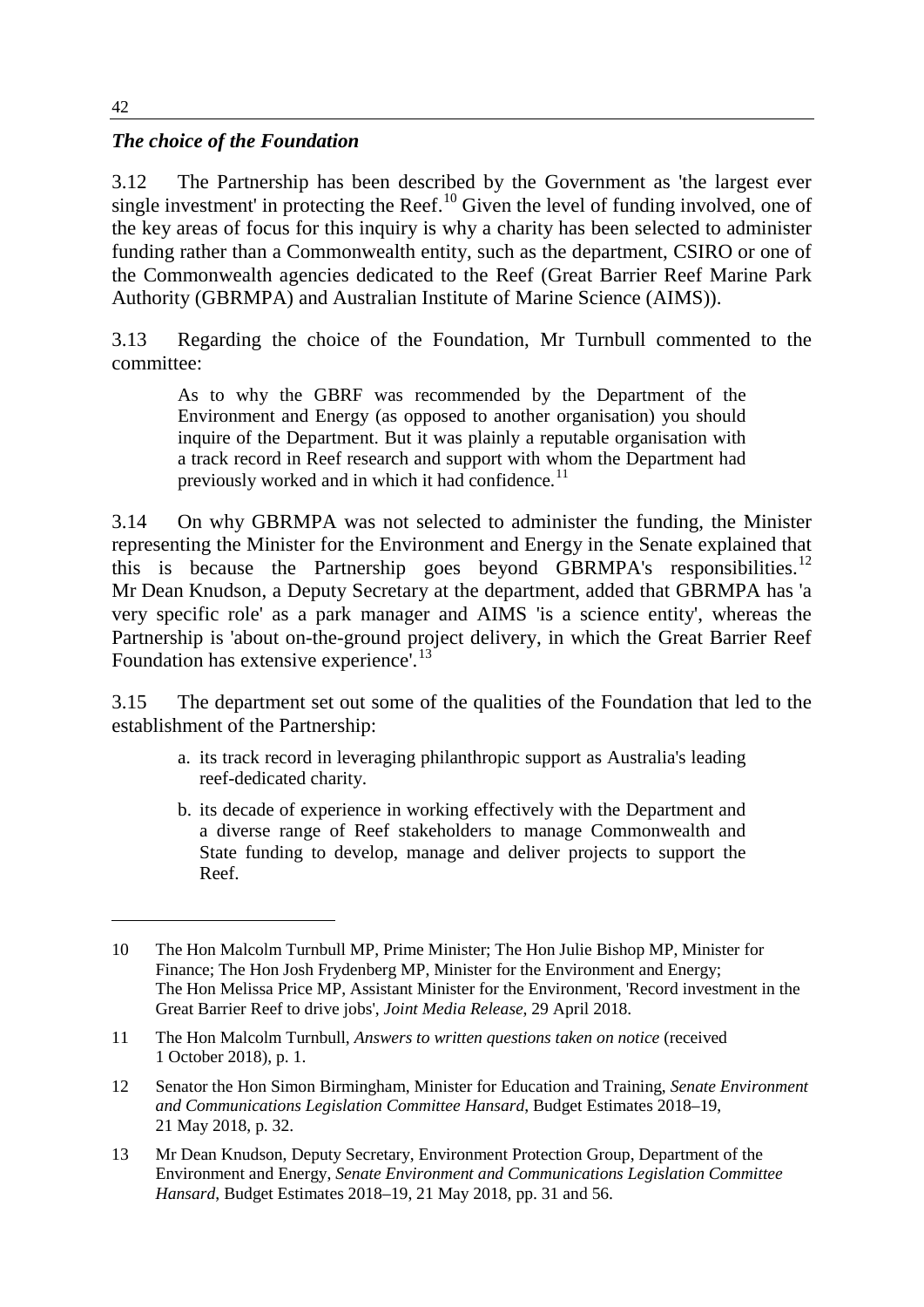c. the first phase of due diligence conducted by the Department which considered the Foundation's governance, structure, constitution, project management, fundraising history, capacity for growth, board composition and scientific experience.<sup>[14](#page-4-0)</sup>

3.16 In other documentation supporting the Partnership measure, the department has highlighted further reasons for the Foundation being chosen to administer such a sizeable Commonwealth grant, including because it:

- is a not-for-profit organisation established in 2000 to raise funds to protect and preserve the Great Barrier Reef
- has a strong track record of fundraising
- works effectively with the diverse range of relevant stakeholders to deliver actions to support the Reef 2050 Plan
- has a well-established track record of efficiently developing and managing projects for a range of funding bodies to deliver outcomes for the Great Barrier Reef
- has sound corporate governance, with its board having a number of current and former CEOs, Chairs and executive officers of some of Australia's largest companies
- is familiar with government requirements and expectations, and has a solid track record in managing funding from Commonwealth and state government sources. [15](#page-4-1)

3.17 The Foundation also put forward reasons as to why it had been chosen to receive the grant. Ms Marsden stated:

In my opinion, there are two key reasons why we are uniquely placed to turn this money into real outcomes for the reef. The first is that we have the demonstrated ability to leverage money and to drive collaboration at a global level. The second is that, through projects like Raine Island and the many others we've delivered over the years, we have a proven and global reputation for carefully targeting problems, designing solutions and working with the right people to get results. What we have been asked to do with this grant is exactly what we have been doing for the last 17 years. I'm very confident that the Great Barrier Reef Foundation can turn this funding into action in time for it to make a difference.<sup>[16](#page-4-2)</sup>

<span id="page-4-0"></span><sup>14</sup> Department of the Environment and Energy, *Submission 7*, Supplementary Submission Attachment B (Information statement regarding the assessment and awarding of the Reef Trust Grant to the Great Barrier Reef Foundation), p. 2.

<span id="page-4-1"></span><sup>15</sup> Department of the Environment and Energy, *Reef Trust–Great Barrier Reef Foundation Partnership Grant Guidelines*, 2018, [www.environment.gov.au/system/files/resources/](http://www.environment.gov.au/system/files/resources/7d29a273-1e90-4cdf-ae7b-5bb7fb8745dd/files/reef-trust-gbrf-partnership-grant-guidelines.pdf) [7d29a273-1e90-4cdf-ae7b-5bb7fb8745dd/files/reef-trust-gbrf-partnership-grant-guidelines.pdf](http://www.environment.gov.au/system/files/resources/7d29a273-1e90-4cdf-ae7b-5bb7fb8745dd/files/reef-trust-gbrf-partnership-grant-guidelines.pdf) (accessed 21 June 2018), p. 5.

<span id="page-4-2"></span><sup>16</sup> Ms Anna Marsden, Managing Director, Great Barrier Reef Foundation, *Committee Hansard*, 30 July 2018, pp. 39–40.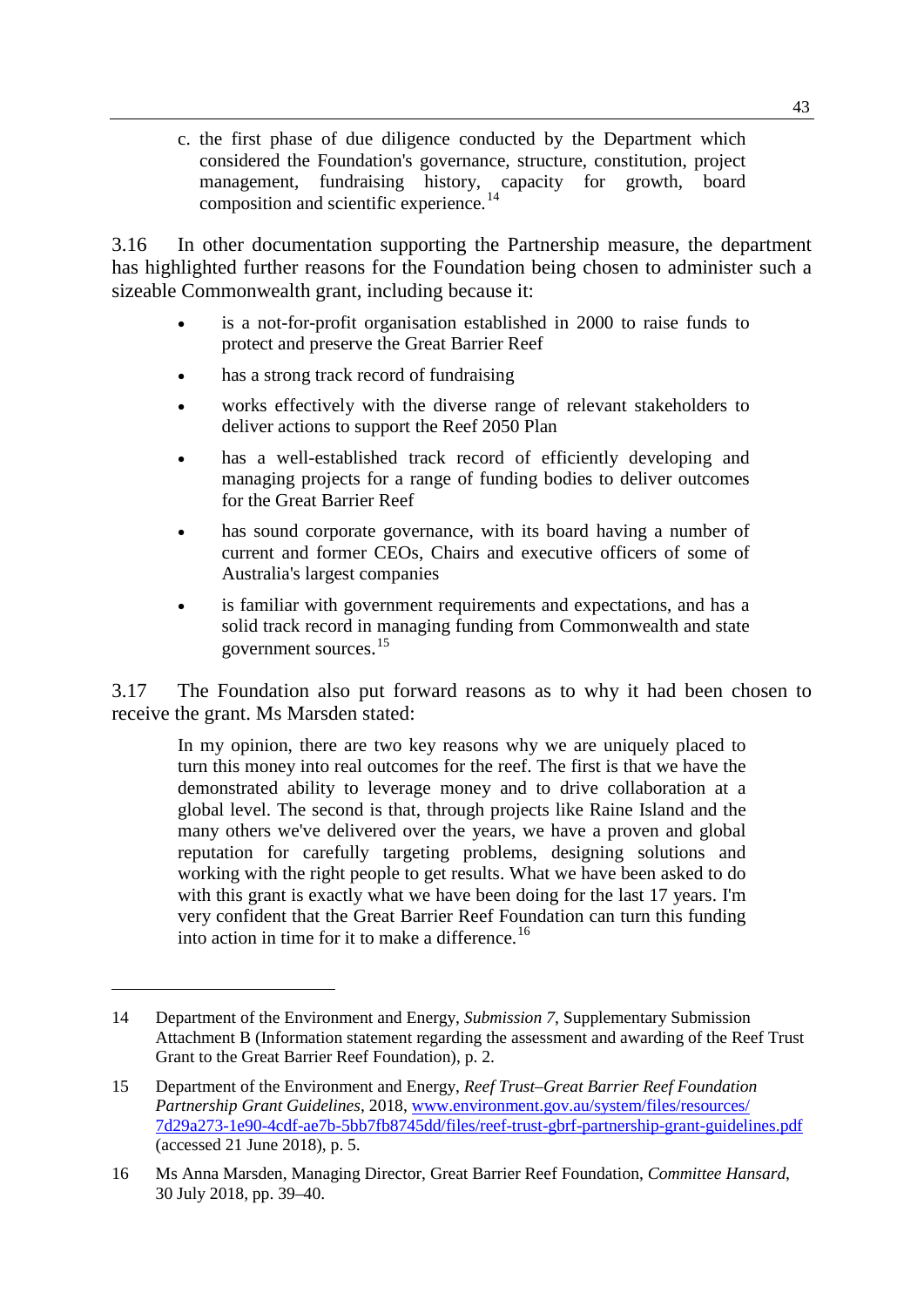3.18 There have been some reports that early advice to government advocated for the grant to be awarded to an established Commonwealth agency. In hearings, relevant departments were unable to comment on this assertion.<sup>[17](#page-5-0)</sup>

## **A lack of consultation with Reef stakeholders**

3.19 The previous chapter established that the Foundation was unaware of the proposal for a \$444 million Partnership before it was approached on 9 April 2018. This section sets out the evidence showing a lack of consultation with other key stakeholders, including the Queensland Government, the Commonwealth's partner in the Reef 2050 Plan. It also appears that the Government's own agencies with policy, program delivery and research expertise in the Reef were not aware of the proposal until it had already been decided by the Government. This appears to have created a degree of uncertainty in their planning and operations.

#### *The Queensland Government*

3.20 The Queensland Government expressed disappointment that a Commonwealth agency had not been given the responsibility of disbursing new funding for the Reef. It advised that it was not consulted on the Partnership and 'was only advised on the day of the announcement'.<sup>[18](#page-5-1)</sup>

#### *Great Barrier Reef Marine Park Authority*

3.21 The Chairman of GBRMPA at the time of the 2018–19 Budget, Dr Russell Reichelt (also a Director on the Foundation's Board), advised the committee in Estimates that he became aware of the Government's decision only a 'few weeks before' the Prime Minister's announcement of the Partnership on 29 April  $2018<sup>19</sup>$  $2018<sup>19</sup>$  $2018<sup>19</sup>$  At a later hearing. Dr Reichelt told the committee that:

By the time that amount was known and the direction of those funds was known, the decision had already been made—it was well into the planning for the announcement. In other words, there wasn't a period where I knew about it before the decision was taken to do it.  $20$ 

3.22 Dr Reichelt indicated that the Foundation was approached by the Government about the potential Partnership 'within a couple of days' of him being made aware of

<span id="page-5-0"></span><sup>17</sup> For example, see Ms Meghan Quinn, Deputy Secretary, Treasury, *Committee Hansard*, 21 September 2018, p. 54; and Mr David Fredericks, Deputy Secretary, Budget and Financial Reporting, Department of Finance, *Committee Hansard*, 21 September 2018, p. 38.

<span id="page-5-1"></span><sup>18</sup> Queensland Government, *Submission 9*, p. 1.

<span id="page-5-2"></span><sup>19</sup> Dr Russell Reichelt, Chairman, Great Barrier Reef Foundation, *Senate Environment and Communications Legislation Committee Hansard*, Budget Estimates 2018–19, 21 May 2018, p. 51.

<span id="page-5-3"></span><sup>20</sup> Dr Russell Reichelt, Chairman, Great Barrier Reef Foundation, *Committee Hansard*, 30 July 2018, p. 26.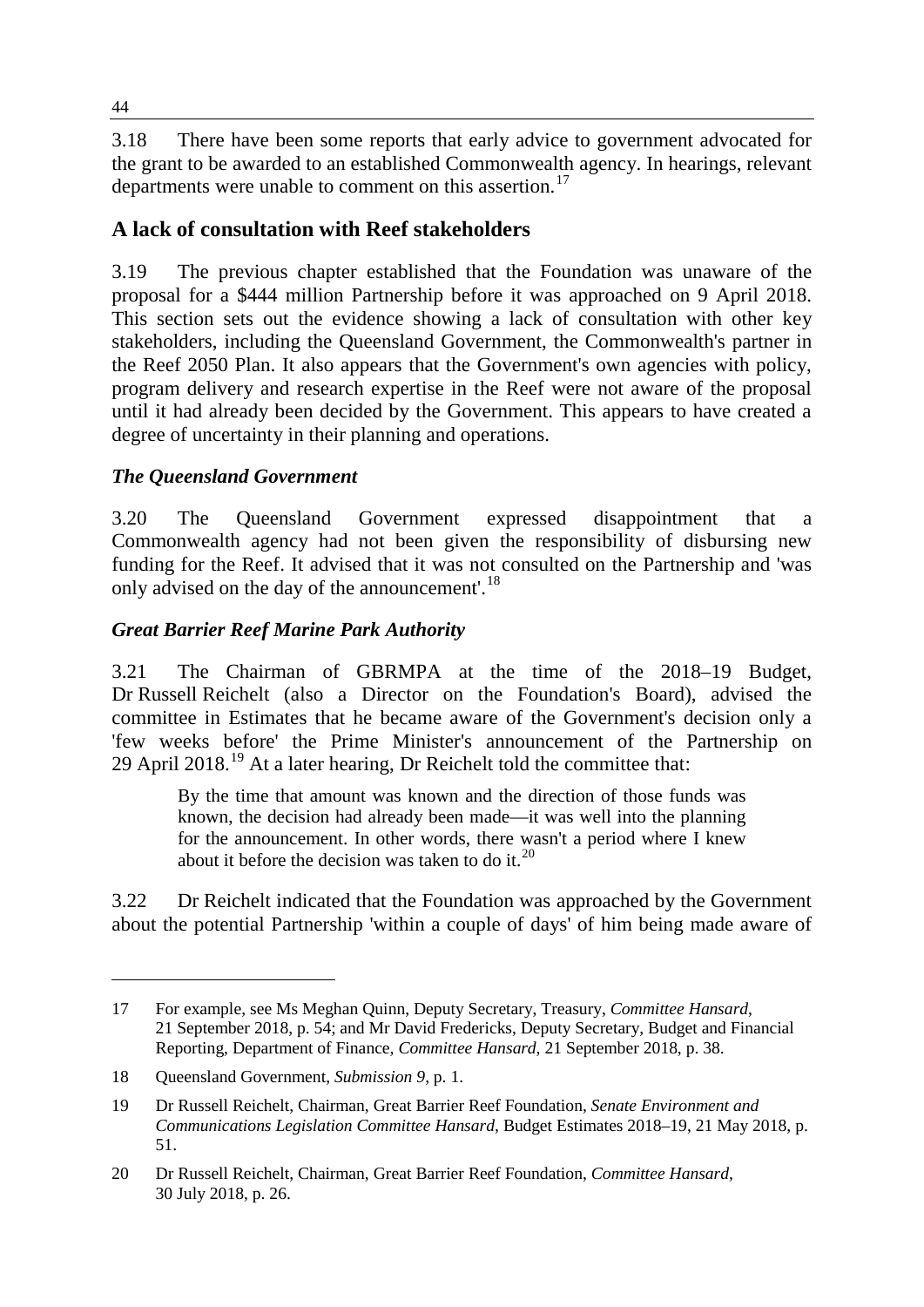the measure in his GBRMPA capacity.<sup>[21](#page-6-0)</sup> The committee notes that this lack of awareness is despite the involvement of GBRMPA in the departmental taskforce that was responsible for developing proposals for consideration by the Government from mid-2017.<sup>[22](#page-6-1)</sup> The committee also notes that a request to GBRMPA made under FOI legislation produced no documents relating to Commonwealth consultation prior to the Partnership being announced on 29 April 2018.<sup>[23](#page-6-2)</sup>

## *CSIRO*

-

3.23 The Chief Executive of CSIRO, Dr Larry Marshall, who is a member of the Foundation's Chairman's Panel and had attended all of its meetings from 2015 onwards, explained that he became aware of the Partnership 'probably the weekend before the announcement' following 'a rumour that I heard'.<sup>[24](#page-6-3)</sup>

3.24 Emails provided by CSIRO pursuant to the order for production of documents the Senate agreed to on 20 June 2018 (notice of motion no. 857) do not discuss any aspect of the Foundation, until the morning of 29 April 2018, the day the partnership was announced  $^{25}$  $^{25}$  $^{25}$ 

3.25 A series of emails from Monday 30 April 2018, the day after the measure was announced, include comments indicating that CSIRO executives were unprepared for the Foundation Partnership. For example, an email written by the Chief Operating Officer, Ms Hazel Bennett, to CSIRO executives, including Dr Peter Mayfield, the Executive Director for Environment, Energy and Resources, stated that:

Early call between Peter and I–we didn't have visibility….seems to have involved the PM's office….funding went to the Great Barrier Reef

<span id="page-6-0"></span><sup>21</sup> After the Foundation was approached by the Government to discuss the policy, Dr Reichelt recused himself from Foundation Board's consideration of the matter. Dr Russell Reichelt, Chairman, Great Barrier Reef Marine Park Authority, *Senate Environment and Communications Legislation Committee Hansard*, Budget Estimates 2018–19, 21 May 2018, pp. 53–54.

<span id="page-6-1"></span><sup>22</sup> Department of the Environment and Energy, *Submission 7*, Supplementary Submission Attachment B (Information statement regarding the assessment and awarding of the Reef Trust Grant to the Great Barrier Reef Foundation), p. 1.

<span id="page-6-2"></span><sup>23</sup> See, for example: The Hon Tony Burke MP, 'FOI reveals more confusion on the government's Great Barrier Reef Cash Splash', *Media Release*, [www.tonyburke.com.au/media](http://www.tonyburke.com.au/media-releases/2018/6/21/media-release-foi-reveals-more-confusion-on-the-governments-great-barrier-reef-cash-splash)[releases/2018/6/21/media-release-foi-reveals-more-confusion-on-the-governments-great](http://www.tonyburke.com.au/media-releases/2018/6/21/media-release-foi-reveals-more-confusion-on-the-governments-great-barrier-reef-cash-splash)[barrier-reef-cash-splash](http://www.tonyburke.com.au/media-releases/2018/6/21/media-release-foi-reveals-more-confusion-on-the-governments-great-barrier-reef-cash-splash) (accessed 26 November 2018).

<span id="page-6-3"></span><sup>24</sup> Dr Larry Marshall, Chief Executive, CSIRO, *Senate Economics Legislation Committee Hansard*, Budget Estimates 2018–19, 31 May 2018, p. 169.

<span id="page-6-4"></span><sup>25</sup> CSIRO, Documents Produced pursuant to the Senate Order agreed on 20 June 2018 (notice of motion no. 857), Document 1.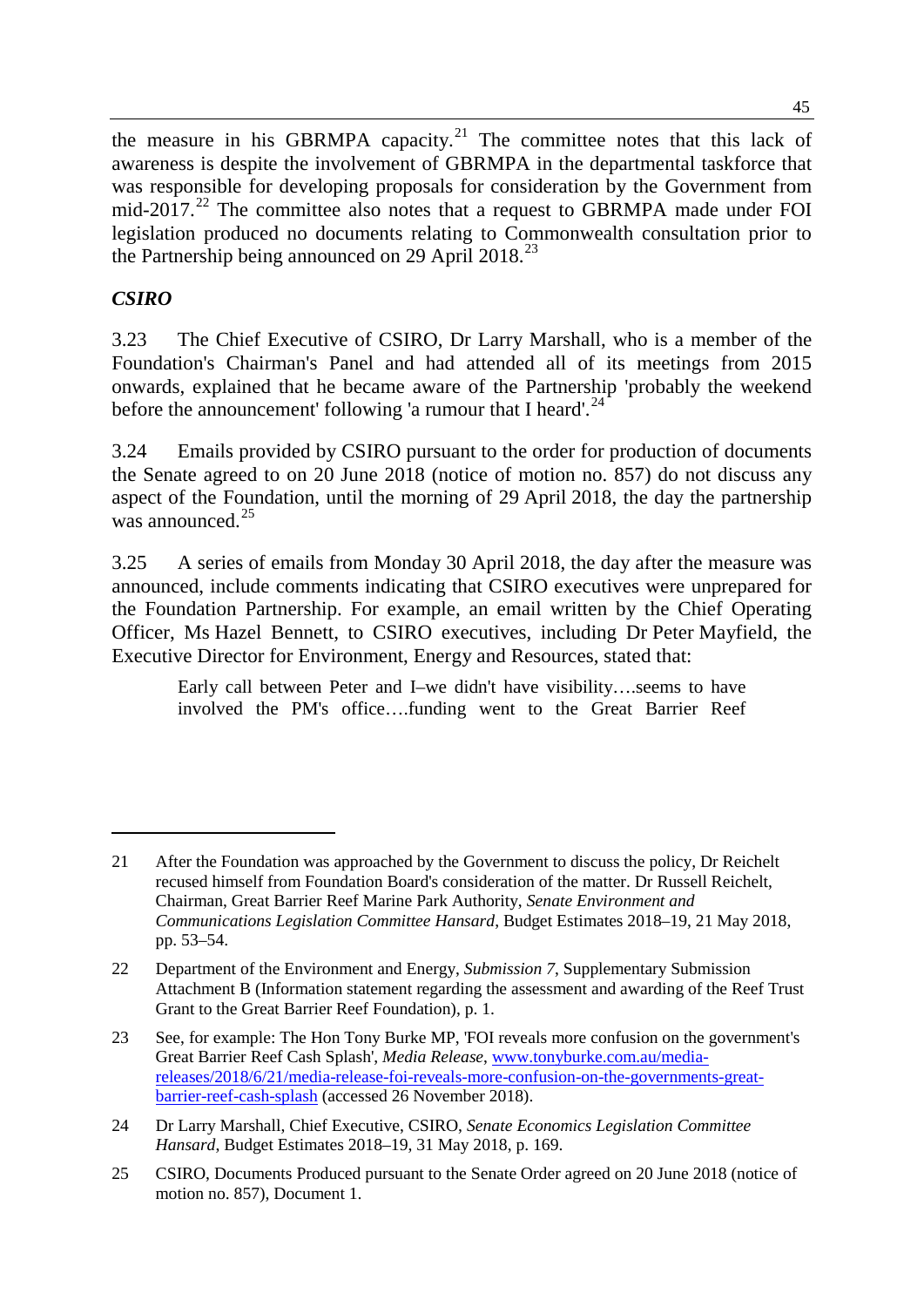Foundation…team will make calls this morning to see what else they can find. $^{26}$  $^{26}$  $^{26}$ 

3.26 Similarly, an early morning email sent on 30 April 2018, from Dr Mayfield to Dr Christian Roth, Senior Principal Research Scientist with CSIRO, describes a 'mad scramble' for information for the Board about the Foundation Partnership, a degree of uncertainty about existing connections between the Foundation and CSIRO, and a suggestion that CSIRO's Chief Executive 'may not have known' about the measure before it was announced. $27$ 

3.27 An email sent the evening of 30 April 2018 from the Chief Executive of CSIRO, Dr Marshall, gives some information for the Board. This suggests that the CSIRO has an 'excellent relationship' with the Foundation, both through Dr Marshall's membership at the 'Chairman's level' and the eReef's program, as well as Dr Roth's membership of the Foundation's International Science Advisory Committee (ISAC). Dr Marshall also hinted at the speed with which this proposal was put together, and the lack of consultation that occurred with AIMS:

It appears AIMS was not anticipating the development, which only emerged over the last 4–6 weeks, as the budgetary windfall became evident to the Govt, and the full-scale [new policy proposal] developed last year by the [department] was brought forward to the coming [financial year].<sup>[28](#page-7-2)</sup>

#### *Australian Institute of Marine Science*

3.28 Dr Paul Hardisty, Chief Executive Officer, Australian Institute of Marine Science, was informed by the department about the Foundation Partnership on 24 April 2018, just a few days before the policy was announced.<sup>[29](#page-7-3)</sup>

3.29 Apart from this contact with the Chief Executive Officer, it seems that prior to the announcement of the Foundation Partnership on 29 April 2018, senior AIMS officials had no awareness that a funding mechanism was being considered that would see Commonwealth funds being disbursed by a private organisation.<sup>[30](#page-7-4)</sup>

<span id="page-7-0"></span><sup>26</sup> CSIRO, Documents Produced pursuant to the Senate Order agreed on 20 June 2018 (notice of motion no. 857), Document 9, p. 1.

<span id="page-7-1"></span><sup>27</sup> CSIRO, Documents Produced pursuant to the Senate Order agreed on 20 June 2018 (notice of motion no. 857), Document 10, p. 1.

<span id="page-7-2"></span><sup>28</sup> CSIRO, Documents Produced pursuant to the Senate Order agreed on 20 June 2018 (notice of motion no. 857), Document 12, p. 1.

<span id="page-7-3"></span><sup>29</sup> Department of the Environment and Energy, FOI 180514, Documents 19, p. 1 and 22.

<span id="page-7-4"></span><sup>30</sup> See evidence given by Mr David Mead, Executive Director Strategy and Development, Australian Institute of Marine Science and Dr Paul Hardisty, Chief Executive Officer, Australian Institute of Marine Science, *Committee Hansard*, 21 September 2018, pp. 29 and 30 respectively.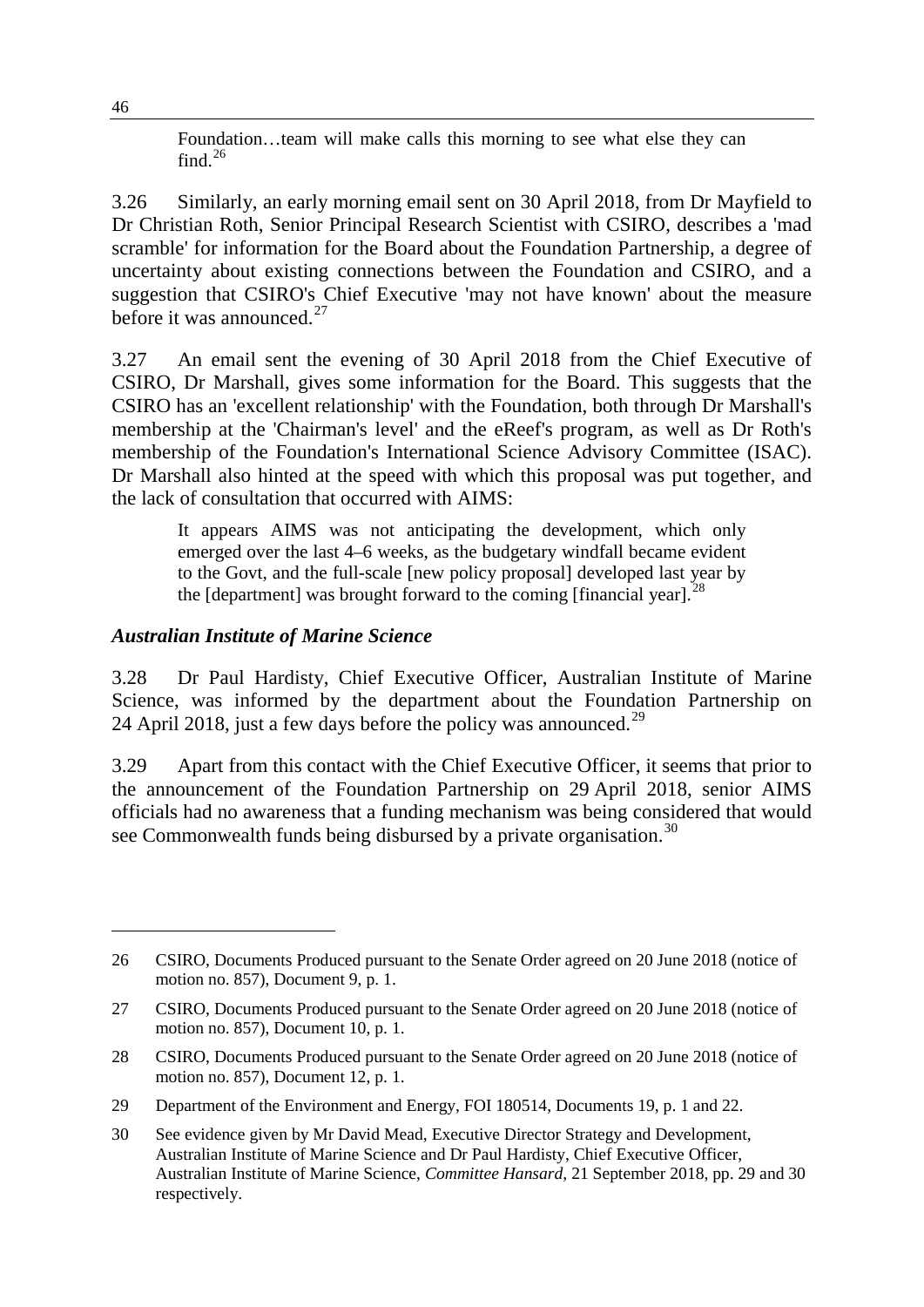3.30 It is clear in evidence received by the committee that the lack of prior consultation introduced substantial uncertainty for AIMS. For example, an internal AIMS email from 30 April, the day after the announcement was made, indicates a degree of confusion about implications for AIMS funding, as well as to why AIMS had no visibility of such a significant announcement:

Hoping we can get a briefing today on what the funding means and so we can have a Comms plan if/when we are approached by media…It seems GBRMPA, GBRF and JCU were aware of the announcement, but I notice that AIMS was not named in the ministerial release. It would be good for the Comms team to have an understanding of whether this is part of a strategy ie; we want to lead the project quietly in the background or, if it was out of our hands ie: political. I hate to think we were not in the loop on  $it<sup>31</sup>$  $it<sup>31</sup>$  $it<sup>31</sup>$ 

3.31 At the AIMS council meeting held over 4 and 5 June 2018, an item on the agenda outlined the ongoing uncertainty this announcement had for AIMS at a senior level, even well after the announcement of the grant:

We have been told that this is funding for the next phase of our current RRAP project, although we have no guarantees that GBRF will honour the results and guidance of the feasibility study and the current RRAP consortium. We are working hard with the DoEE, DIIS, and the GBRF to ensure that the foundation does not try to 'reinvent the wheel', or apply another level of management and decision-making to the process, but we have no clarity at the moment of where this will land. At the most recent GBRF Chairman's weekend (which I attended) it was clear that the reef restoration area will be the focus of the foundation's fundraising efforts. We understand, verbally, that the idea is to leverage the government's \$100m with \$100m from philanthropists and industry, and another \$100m from research providers. Funds are to be spent over 6 years at most. The good news is that the money is there. The bad news is that there is no certainty that AIMS sill get any of it. We are working hard to position ourselves and to ensure the current RRAP offers the strongest R&D strategy.<sup>[32](#page-8-1)</sup>

## **Lack of evidence of due diligence in the Government's decision**

-

3.32 The department indicated that as part of the grant evaluation process, a due diligence review was undertaken, to ascertain whether there were any issues that would preclude the Foundation from receiving the grant.<sup>[33](#page-8-2)</sup>

<span id="page-8-0"></span><sup>31</sup> Australian Institute of Marine Science, Documents Produced pursuant to the Senate Order agreed on 15 August 2018 (notice of motion no. 954), Document 3, p. 1.

<span id="page-8-1"></span><sup>32</sup> Australian Institute of Marine Science, Documents Produced pursuant to the Senate Order agreed on 15 August 2018 (notice of motion no. 954), Document 56, p. 2.

<span id="page-8-2"></span><sup>33</sup> Mr Dean Knudson, Deputy Secretary, Environment Protection Group, Department of the Environment and Energy, *Committee Hansard*, 30 July 2018, p. 62. See also Mr Finn Pratt AO PSM, Secretary, *Committee Hansard*, 21 September 2018, p. 61.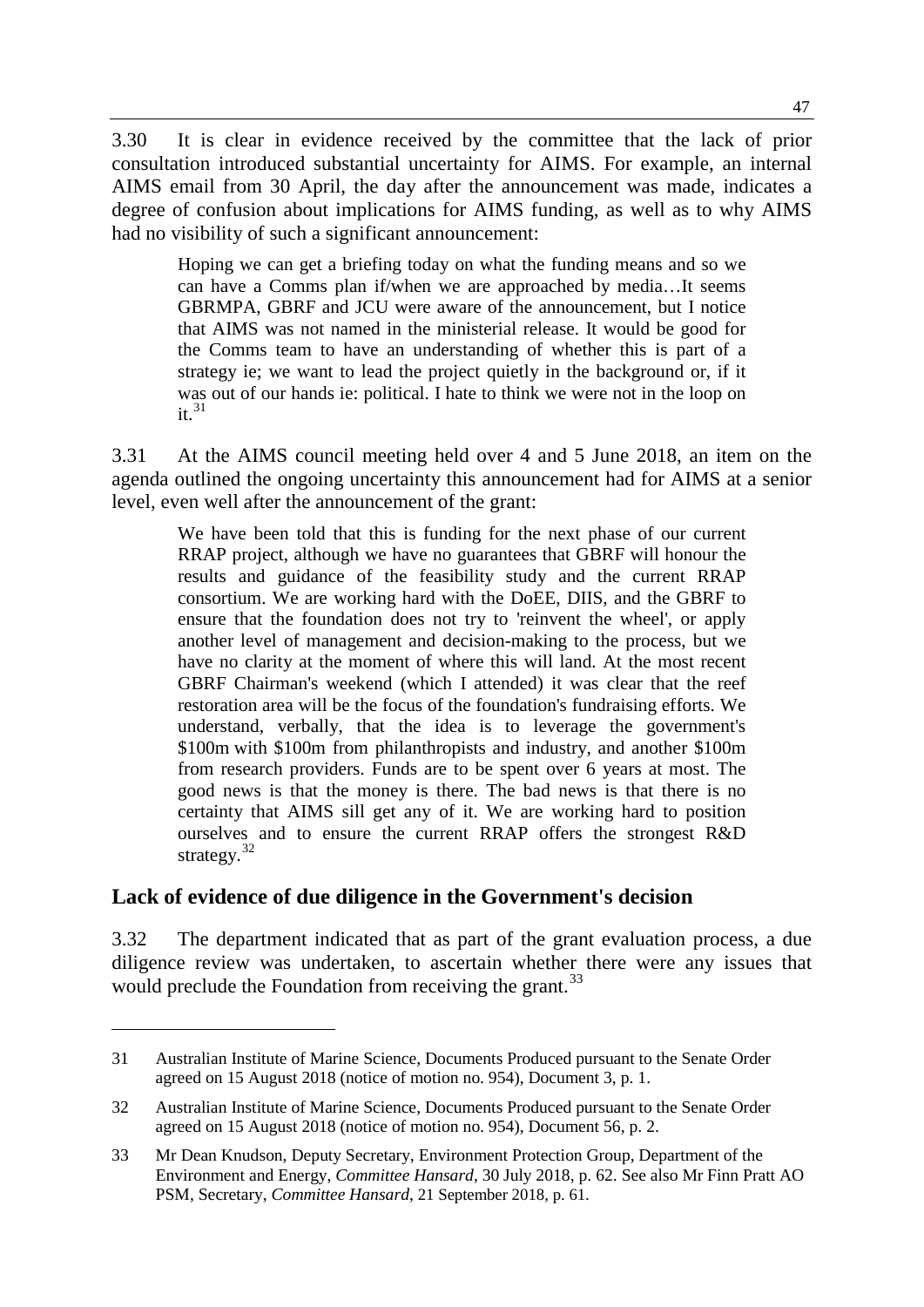3.33 While the department described the due diligence process both before and after the announcement of the grant as 'extensive',  $34$  there is in fact very little available evidence to establish whether or not appropriate due diligence was undertaken by the Commonwealth to grant the Foundation a much larger amount of funding—nearly half a billion dollars—before the decision to do so was made on 9 April 2018.

## *Due diligence prior to the award of the \$444 million grant*

3.34 Mr Finn Pratt AO PSM, Secretary of the department, outlined the process that had been undertaken in approving the Foundation for funding under the Partnership. He commented that this process had been undertaken without the knowledge of the Foundation itself–—at least until it had accepted the Government's proposal for the Partnership Agreement following the 9 April meeting. Mr Pratt stated:

There is much interest in due diligence. The former minister explained to the House that the department did a first phase of due diligence as part of the cabinet process. This included looking at the foundation's constitution, structure, governance, board composition, project management, scientific expertise, fundraising history and capacity for growth. It is incorrect to assume that because the foundation was unaware of the department's due diligence work that no due diligence took place before the offer to the foundation was made…Indeed, it would have been inappropriate for the department to tell the foundation about the due diligence work, as this was part of the budget process.<sup>[35](#page-9-1)</sup>

3.35 The department indicated that documents it released under FOI requests support the suggestion that the 'first phase of due diligence' was being undertaken in early March. These documents include a note outlining some high level observations of a meeting on 8 March 2018 between departmental officials and Ms Marsden of the Foundation.<sup>[36](#page-9-2)</sup> Ms Marsden commented that the Foundation also supplied due diligence documents to the department on 28 May 2018 to support their application for this smaller grant, including two years of financial records.<sup>[37](#page-9-3)</sup>

3.36 The department stated that Ms Marsden assumed that the meeting and requirement for documentation had been solely related to Foundation's application for the smaller \$5 million grant.<sup>[38](#page-9-4)</sup> Indeed, Ms Marsden echoed this perception to the

<span id="page-9-0"></span><sup>34</sup> Mr Finn Pratt AO PSM, Secretary, Department of the Environment and Energy, *Committee Hansard*, 21 September 2018, p. 65.

<span id="page-9-1"></span><sup>35</sup> Mr Finn Pratt AO PSM, Secretary, Department of the Environment and Energy, *Committee Hansard*, 21 September 2018, p. 61.

<span id="page-9-2"></span><sup>36</sup> Mr Stephen Oxley, First Assistant Secretary, Heritage, Reef and Marine Division, Department of the Environment and Energy, *Committee Hansard*, 21 September 2018, p. 63.

<span id="page-9-3"></span><sup>37</sup> Ms Anna Marsden, Managing Director, Great Barrier Reef Foundation, *Committee Hansard*, 18 September 2018, p. 14.

<span id="page-9-4"></span><sup>38</sup> Mr Stephen Oxley, First Assistant Secretary, Heritage, Reef and Marine Division, Department of the Environment and Energy, *Committee Hansard*, 21 September 2018, p. 63.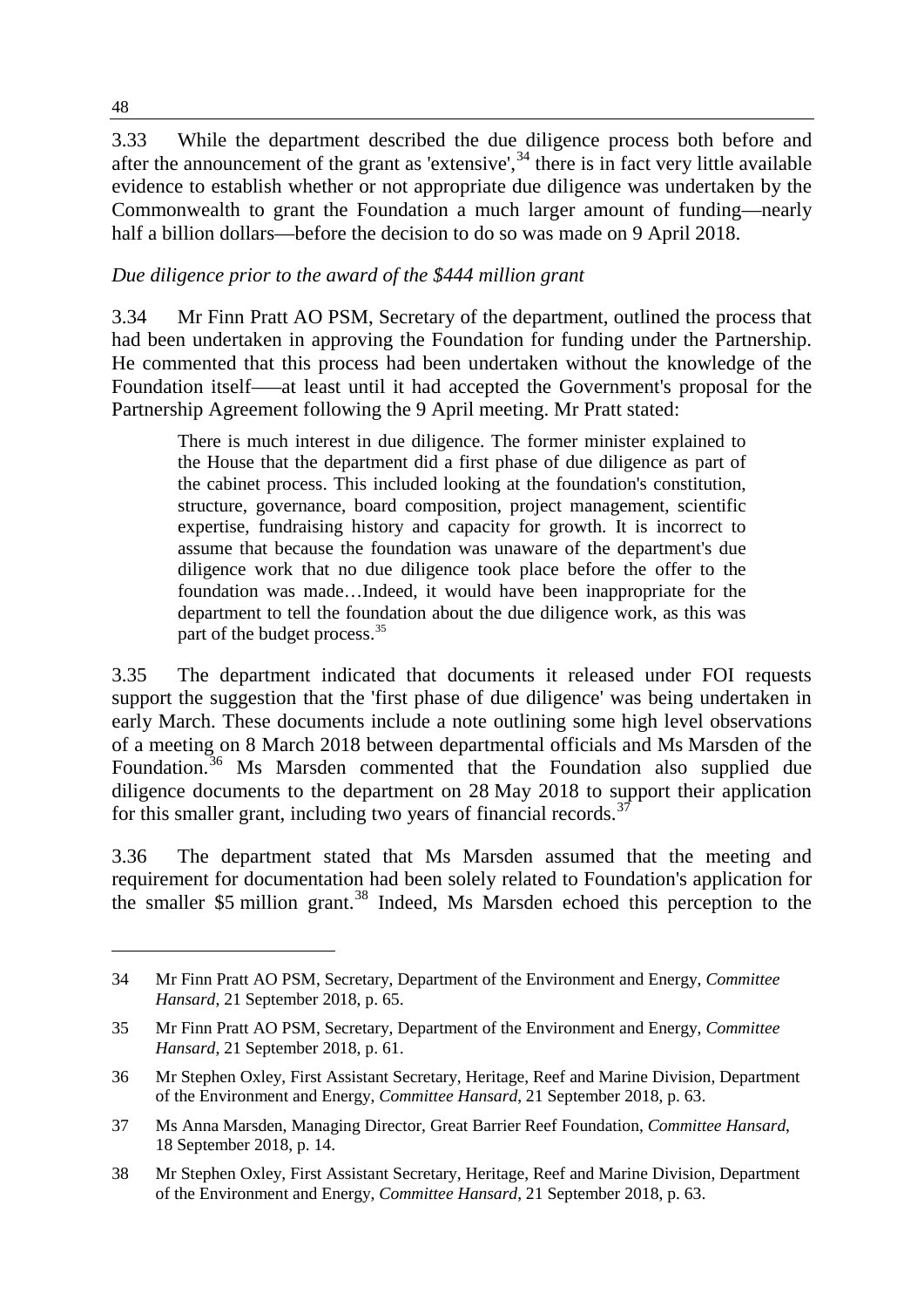committee, suggesting the department had conducted due diligence on the Foundation for the \$444 million grant 'without our knowledge, in March  $[2018]^{39}$  $[2018]^{39}$  $[2018]^{39}$ .

3.37 In relation to the 8 March 2018 meeting, the department commented:

What we've said is that we've been involved with the foundation for quite some time to make sure that they have appropriate governance on project delivery...The note that you're referring to is from early discussions with the foundation where, quite frankly, we were very much trying to get a sense of how they operated at that time, and it does not necessarily reflect on how they will be managing these grants going forward.  $40^{\circ}$  $40^{\circ}$ 

#### *Due diligence after the award of the \$444 million grant*

3.38 Mr Pratt outlined the full due diligence process carried out following the award and announcement of the Foundation Partnership. He noted that the department developed grant guidelines consistent with the Commonwealth Grant Rules and Guidelines. Following the submission of the Foundation's proposal responding to these guidelines on 29 May 2018, the department evaluated the proposal, including whether it adequately addressed the guidelines, whether it represented value for money, whether the Foundation had the capacity to upscale in order to deliver on time and on budget, the risks associated with successfully delivering the grant and the proposed mitigations. Mr Pratt added that the Australian Government Solicitor undertook a detailed due diligence review, which was provided on 8 June 2018. Mr Pratt concluded:

The department sought approval from the former minister in accordance with section 71 of the [*Public Governance, Performance and Accountability Act 2013* (PGPA Act)] based on its evaluation that the grant to the foundation represented an efficient, effective and ethical use of Commonwealth funds on 15 June. A comprehensive grant agreement was developed with the support of the Australian Government Solicitor and executed on 27 June.<sup>[41](#page-10-2)</sup>

3.39 Pursuant to the order for the production of documents agreed to by the Senate on 21 August 2018 (notice of motion no. 978), the department provided documents to demonstrate the due diligence processes that it undertook in relation to the award of

<span id="page-10-0"></span><sup>39</sup> Ms Anna Marsden, Managing Director, Great Barrier Reef Foundation, *Committee Hansard*, 18 September 2018, p. 14.

<span id="page-10-1"></span><sup>40</sup> Mr Dean Knudson, Deputy Secretary, Environment Protection Group, Department of the Environment and Energy, *Committee Hansard*, 21 September 2018, p. 64.

<span id="page-10-2"></span><sup>41</sup> Mr Finn Pratt, Secretary, Department of the Environment and Energy, *Committee Hansard*, 21 September 2018, pp. 61–62.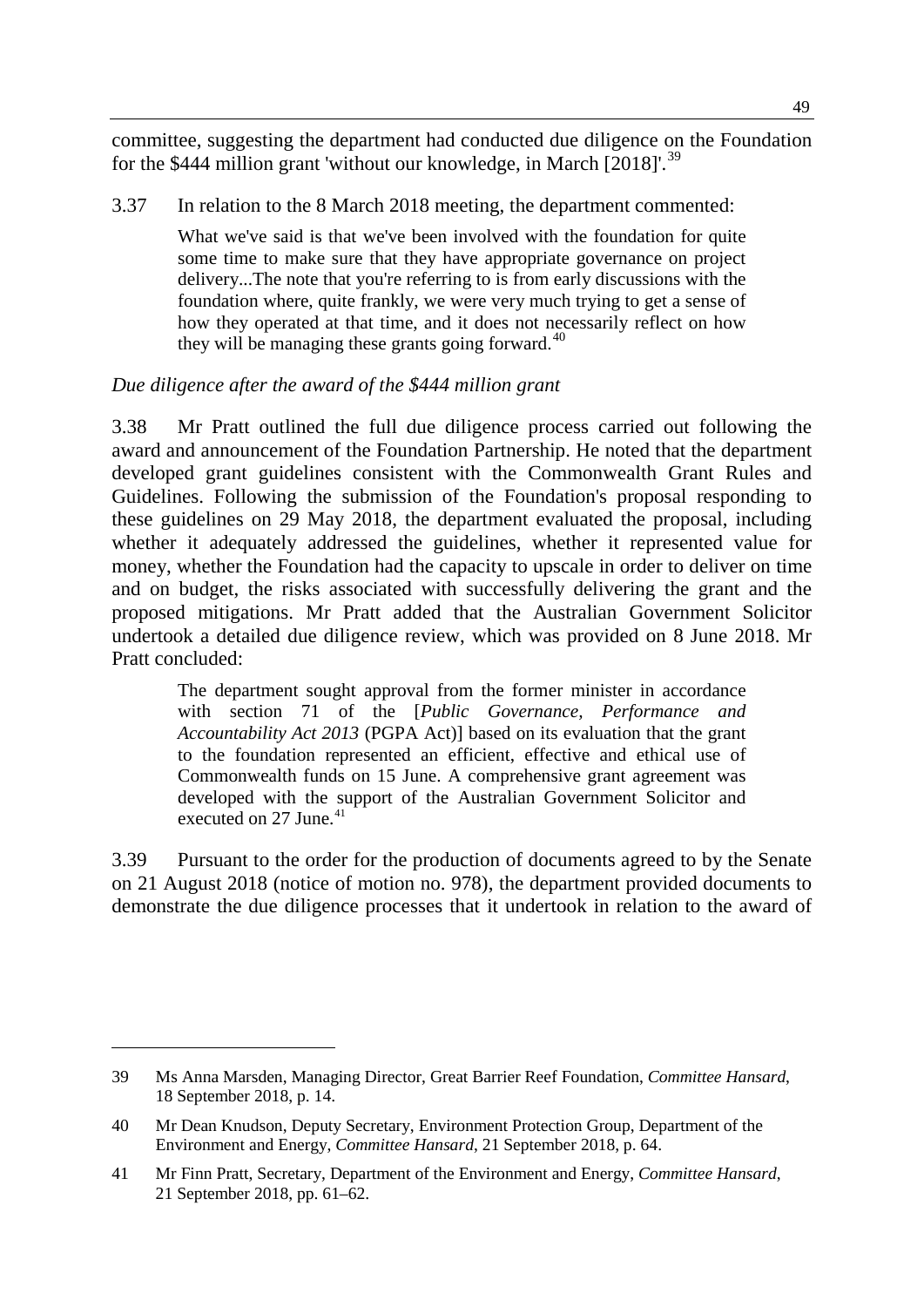the Partnership grant 'that were considered by the Minister in approving the grant'.<sup>[42](#page-11-0)</sup> These documents include:

- an information statement explaining the assessment and awarding of the grant;
- a compliance table;
- a Proposal Evaluation; and
- an index to the due diligence report prepared by the Australian Government Solicitor.

3.40 The Compliance Table sets out the mandatory requirements that the grant was subject to, including the PGPA Act, the PGPA Rule, and the Commonwealth Grant Rules and Guidelines, as well as the conditions of the Partnership Grant itself.<sup>[43](#page-11-1)</sup>

3.41 In the Proposal Evaluation, the department noted that the Foundation had identified 'potential risks and constraints to Partnership delivery', but 'demonstrated it has the capacity to manage these in an effective and adaptive manner'.<sup>[44](#page-11-2)</sup> These included a number of areas for work, including that:

- 'The Foundation has recognised the need to expand its organisational capacity in order to deliver all five components of the Partnership and is progressing measures to address this';
- The Foundation is also seeking expert advice to inform transition requirements' including engaging consultants to evaluate its capacity, program design, innovation support, key stakeholder markets, and 'a Leadership Coach and Human Resources Consultant';
- 'There is however a need for the organisation to expand experience/skills relevant to four out of the five partnership outcomes' including water quality improvement, [Crown of Thorn Starfish] COTS control, Indigenous and Community Reef Protection Actions and Integrated Monitoring and Reporting;
- 'The Foundation has not delivered a grant of this scale before', although noting its ability to leverage support in upscaling its operations; and
- 'The only 'perceived' conflict of interest identified by the Foundation is that Dr Russell Reichelt, a Director of the Foundation, is the Chairman and Chief

<span id="page-11-0"></span><sup>42</sup> Department of the Environment and Energy, Documents Produced pursuant to the Senate Order agreed on 21 August 2018 (notice of motion no. 978), Cover Letter from the Hon. Simon Birmingham, Minister for Trade, Tourism and Investment, p. 1.

<span id="page-11-1"></span><sup>43</sup> Department of the Environment and Energy, Documents Produced pursuant to the Senate Order agreed on 21 August 2018 (notice of motion no. 978), Attachment A2 (Compliance Table), p. 1.

<span id="page-11-2"></span><sup>44</sup> Department of the Environment and Energy, Documents Produced pursuant to the Senate Order agreed on 21 August 2018 (notice of motion no. 978), Attachment A3 (Proposal Evaluation), p. 1.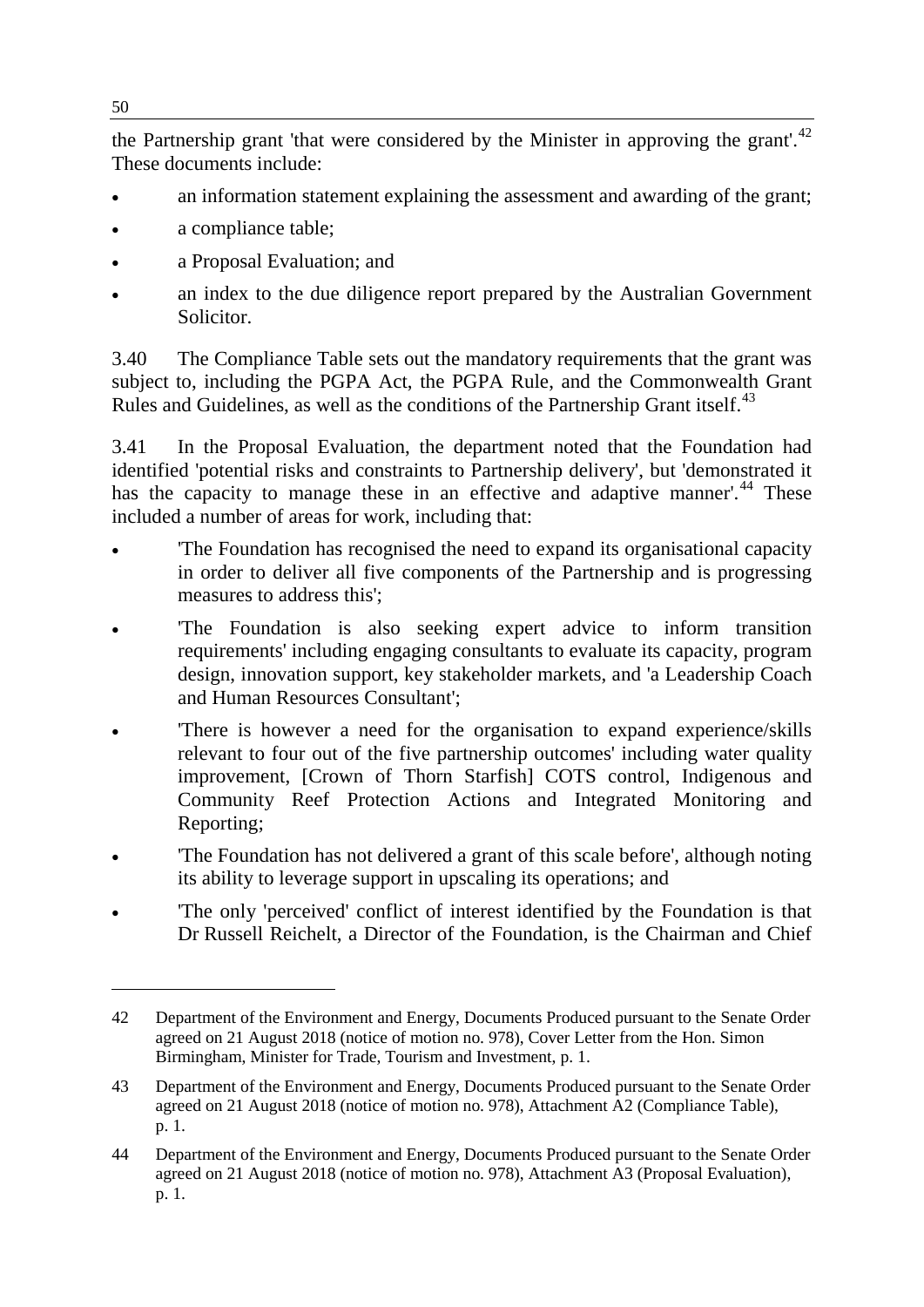Executive of [GBRMPA], which is a potential recipient of grant funding', which will be managed through the Foundation's existing procedures.<sup>[45](#page-12-0)</sup>

3.42 The Compliance Table notes that the department's risk assessment found that the grant 'Proposal is adequate for this stage of planning'. It also found that the Foundation had identified appropriate 'controls and treatments' for the following risks:

…inability to quickly scale up the Foundation's delivery capacity; loss of local delivery capacity and momentum; work health and safety compliance; misinformation occurring due to inadequate communication from the Foundation; managing stakeholder expectations; legal and regulatory risk; break-down of partnerships; and inadequate delivery.<sup>[46](#page-12-1)</sup>

3.43 The Department of Finance confirmed that these documents provided evidence that the department had undertaken appropriate risk assessment and due diligence on the Foundation Partnership:

It's an obligation of all agencies, grant-giving or otherwise, to assess risks in the activity they undertake. I note that the Department of the Environment has provided a supplementary submission, dated 10 September, where they actually provide some of the processes and steps that they went through, including how they have gone through and assessed risk. So, yes, there are obligations on all departments to assess and manage risk, and the Department of the Environment has provided that information in this case.<sup>[47](#page-12-2)</sup>

3.44 The committee notes that all these checks on the Foundation were carried out following the announcement of the \$444 million grant.

#### **The use of a grant mechanism to award funding**

-

3.45 The Grant Agreement executed on 27 June 2018 between the Commonwealth and the Foundation is available in full on the department's website. The introduction to the Agreement on the departmental website includes a statement about the Commonwealth's grants process:

Grants are widely used to achieve government policy objectives, involving the payment of billions of dollars each year to the non-government sector. Grants provide significant benefits to many Australians, through the Government working in partnership with individuals and organisations to deliver outcomes for the Australian public.

<span id="page-12-0"></span><sup>45</sup> Department of the Environment and Energy, Documents Produced pursuant to the Senate Order agreed on 21 August 2018 (notice of motion no. 978), Attachment A3 (Proposal Evaluation), pp. 1, 3, 5, 7, 11 and 19–20.

<span id="page-12-1"></span><sup>46</sup> Department of the Environment and Energy, Documents Produced pursuant to the Senate Order agreed on 21 August 2018 (notice of motion no. 978), Attachment A3 (Proposal Evaluation), p. 10.

<span id="page-12-2"></span><sup>47</sup> Dr Stein Helgeby, Deputy Secretary, Governance and APS Transformation, Department of Finance, *Committee Hansard*, 21 September 2018, p. 39.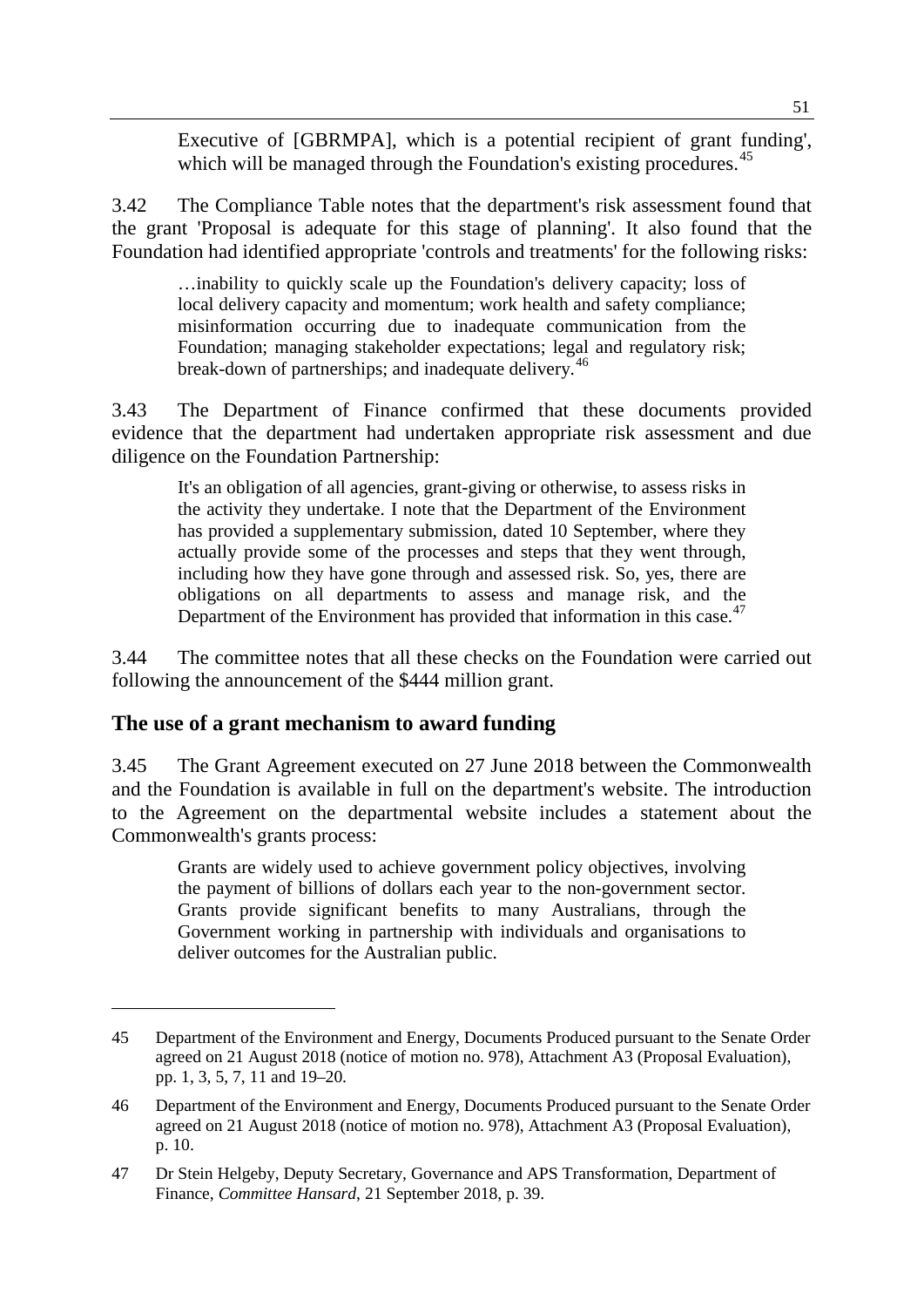The Commonwealth Grants Rules and Guidelines 2017 (CGRGs) establish the Commonwealth grants policy framework. The CGRGs contain the key legislative and policy requirements, and explain the better practice principles of grants administration.

In accordance with the CGRGs, a tailored grant agreement has been developed and executed between the Department of the Environment and Energy and the Foundation. It establishes the grounds for an effective working relationship based on collaboration and respect and a shared understanding of objectives and expectations.<sup>[48](#page-13-0)</sup>

3.46 The department informed the committee that the development of the Grant Agreement had adhered to all appropriate Commonwealth requirements:

In establishing the grant, the department undertook a grant assessment process, in line with the Commonwealth Grants Rules and Guidelines. This included: developing grant guidelines specifying the intended outcomes and requirements; secondly, assessing the foundation's proposal, responding to the grant guidelines, to ensure that it represented value for money; thirdly, a due diligence review, to ascertain whether there were any issues that would preclude the foundation from receiving the grant; and then, finally, seeking the approval of the Minister for the Environment and Energy that the funding proposals represented an efficient, effective, economic and ethical use of Commonwealth funds. I would note that the funding agreement was developed with the full support of the Australian Government Solicitor.<sup>[49](#page-13-1)</sup>

3.47 The department went on to describe the Grant Agreement as 'robust and comprehensive' and provided a brief overview of the Grant's conditions and oversight mechanisms:

It specifies the delivery, which must be consistent with the goals of the Reef 2050 Plan…mentioned earlier, and that close consultation is required with the department but also our 2050 partners. That includes the Great Barrier Reef Marine Park Authority and the Queensland government, as well as the reef advisory bodies, which include the independent expert panel and the Reef 2050 Advisory Committee. The agreement includes a detailed planning and design process in the early stages, to ensure the foundation is able to build its resources, manage risk and attract co-investment, and also to engage with stakeholders and to monitor and evaluate outcomes, and you've just had some testimony to that effect. An annual investment strategy and annual work plan will be developed in consultation with those

<span id="page-13-0"></span><sup>48</sup> Grant Agreement Between the Reef Trust and Great Barrier Reef Foundation, [www.environment.gov.au/marine/gbr/publications/grant-agreement-between-reef-trust-and](http://www.environment.gov.au/marine/gbr/publications/grant-agreement-between-reef-trust-and-great-barrier-reef-foundation)[great-barrier-reef-foundation](http://www.environment.gov.au/marine/gbr/publications/grant-agreement-between-reef-trust-and-great-barrier-reef-foundation) (accessed 9 November 2018).

<span id="page-13-1"></span><sup>49</sup> Mr Dean Knudson, Deputy Secretary, Environment Protection Group, Department of the Environment and Energy, *Committee Hansard*, 30 July 2018, p. 62.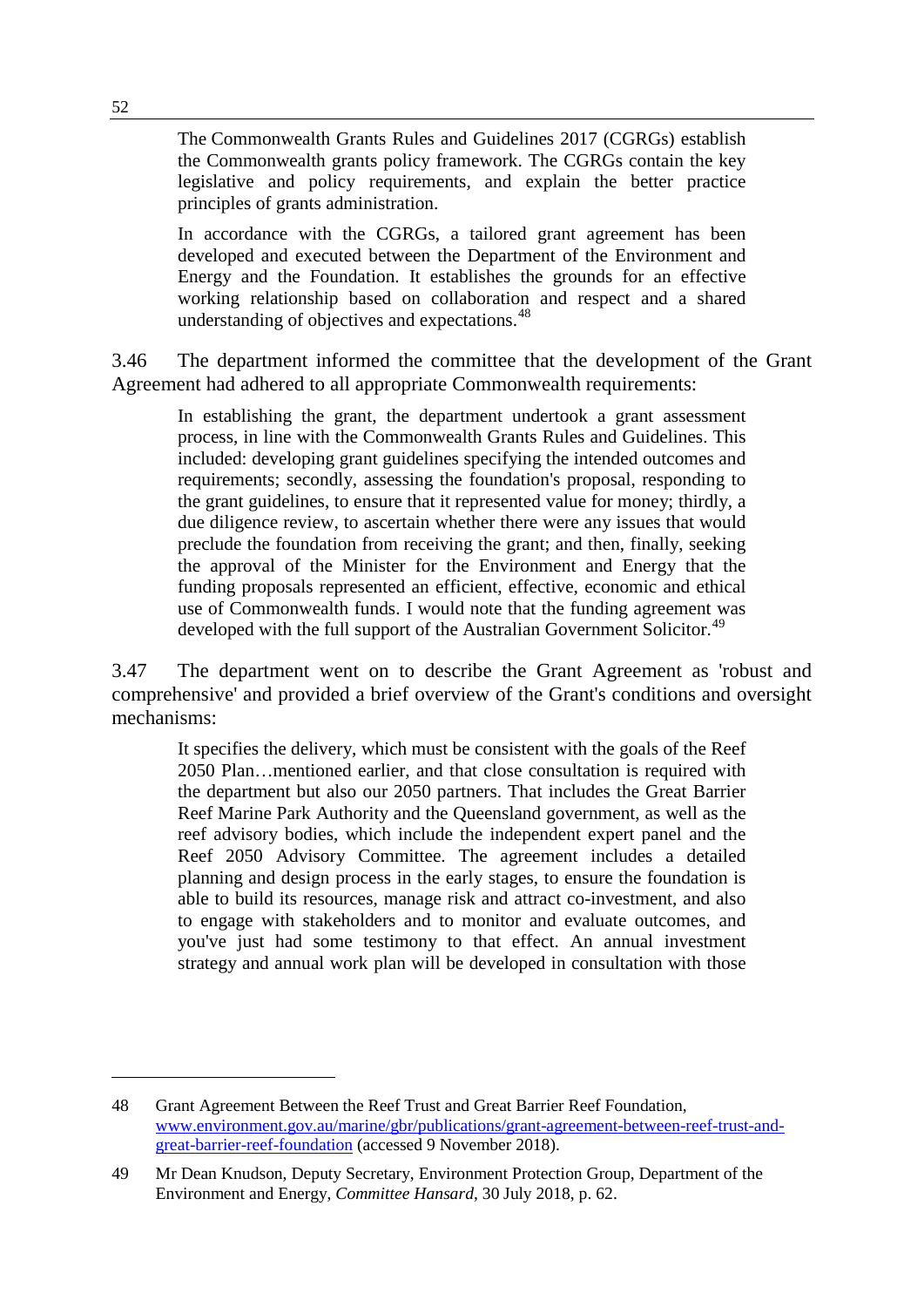key agencies and advisory bodies, and you've heard that that will all be made public $.50$  $.50$ 

3.48 There are also oversight mechanisms in the Agreement. This includes sixmonthly reporting, as well as a Commonwealth observer position on the Foundation's Board, and a departmental representative on the partnership management committee established by the Foundation.<sup>[51](#page-14-1)</sup>

#### *The use of a grant mechanism rather than an open tender process*

3.49 The committee received evidence that raised concerns about the categorisation of the Foundation Partnership as a grant, rather than being awarded subject to the Commonwealth's more stringent procurement framework. Some stakeholders argued that adherence to the Commonwealth Procurement Rules and Guidelines—rather than grant processes—would have ensured that greater due diligence was undertaken in awarding Reef-related funding, and much more transparency in Commonwealth decision making processes. $52$ 

3.50 The Queensland Government suggested that going to tender would have ensured transparency and accountability in the Government's decision making process. It stated that it was:

…concerned at the unprecedented approach of providing such a level of funding to a single private organisation without going to the open market to ensure a transparent and accountable procurement process.<sup>[53](#page-14-3)</sup>

3.51 350.org Australia submitted that this process could have ensured transparency in the Commonwealth's decision making:

We believe the means through which *the GBR Foundation* was chosen as the organisation to be given the nearly \$500 million dollar taxpayer grant, raises questions around transparency and the public interest. We believe an Inquiry is required to understand why such a large sum of public funds was given to a corporate organisation without a competitive tender process. This decision effectively leaves authorities such as the Great Barrier Reef Marine Park Authority and other scientific organizations in the dark and raises questions about the delivery of the 2050 Great Barrier Reef Partnership Program.[54](#page-14-4)

<span id="page-14-0"></span><sup>50</sup> Mr Dean Knudson, Deputy Secretary, Environment Protection Group, Department of the Environment and Energy, *Committee Hansard*, 30 July 2018, p. 62.

<span id="page-14-1"></span><sup>51</sup> Mr Dean Knudson, Deputy Secretary, Environment Protection Group, Department of the Environment and Energy, *Committee Hansard*, 30 July 2018, pp. 62–63.

<span id="page-14-2"></span><sup>52</sup> For example, see issues raised by: Science Party, *Submission 4*, p. 1; Environmental Justice Australia, *Submission 11*, pp. 1–3; and Greenpeace Australia Pacific, *Submission 17*, p. 1.

<span id="page-14-3"></span><sup>53</sup> Queensland Government, *Submission 9*, p. 1.

<span id="page-14-4"></span><sup>54</sup> 350.org Australia, *Submission 10*, p. 4.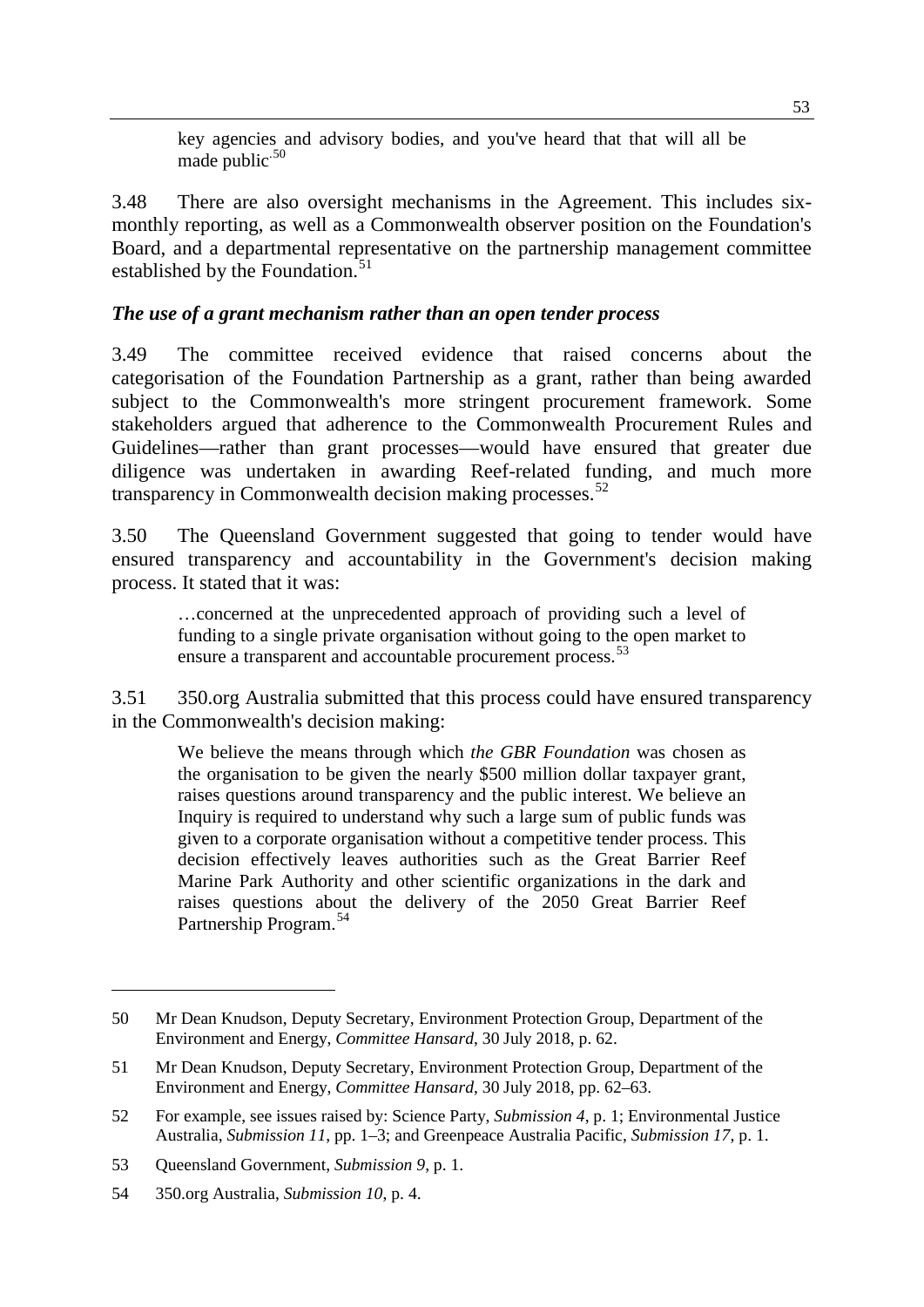3.52 Environmental Justice Australia (EJA) highlighted that information about the Commonwealth Grant Rules and Guidelines suggest that:

Sometimes it can be difficult to distinguish between a grant and a procurement, particularly where a procurement is on behalf of a third party. With a grant, the recipient receives financial assistance from the Commonwealth to help achieve its own goals (consistent with Commonwealth goals), whereas in a procurement, the Commonwealth is usually purchasing goods and/or services that assist the Commonwealth in achieving its own goals.<sup>[55](#page-15-0)</sup>

3.53 EJA suggested that the way the Partnership had been framed by the Government clearly showed it was awarded to achieve 'Commonwealth goals' and should be considered as a procurement. It cited a number of Government comments, including comments made by Senator the Hon Simon Birmingham in Senate Estimates:

The government made a budget decision to make a record investment into the reef, informed by advice from a range of sources, including the [GBRMPA], as we usually would, in relation to the budget bids that ministers make about their portfolio priorities. The government then considered the foundation to be an appropriate vehicle to deliver that investment in the reef and rightly commenced negotiations with the foundation about how that might occur. As you have heard before, those negotiations are ongoing.<sup>[56](#page-15-1)</sup>

3.54 Greenpeace Australia Pacific agreed that the Partnership should have been awarded as a procurement, rather than a grant, and so:

…needs to comply with the Commonwealth Procurement Guidelines, which require open tender, due diligence and transparency. There are criminal offences for failure to adhere to these guidelines. The partnership is a critical component of the Reef 2050 plan, and therefore a core function of government. Provision of government services such as the Reef 2050 plan should either be delivered by government or by third parties through an open tender.<sup>[57](#page-15-2)</sup>

3.55 In responding to concerns about the use of a grant process, the Department of Finance informed the committee that it was up to departments to determine whether funding could be delivered as procurement or grant mechanisms:

The framework that operates within government is a devolved financial framework. In that framework, people have different responsibilities. In particular, what are called accountable authorities, which are secretaries in the case of a department and boards in the case of a corporate entity, have

<span id="page-15-0"></span><sup>55</sup> Environmental Justice Australia, *Submission 11*, pp. 2–3.

<span id="page-15-1"></span><sup>56</sup> Environmental Justice Australia, *Submission 11*, p. 2.

<span id="page-15-2"></span><sup>57</sup> Greenpeace Australia Pacific, *Submission 17*, p. 1. See also Cape York Regional Organisations, *Submission 16*, p. 4.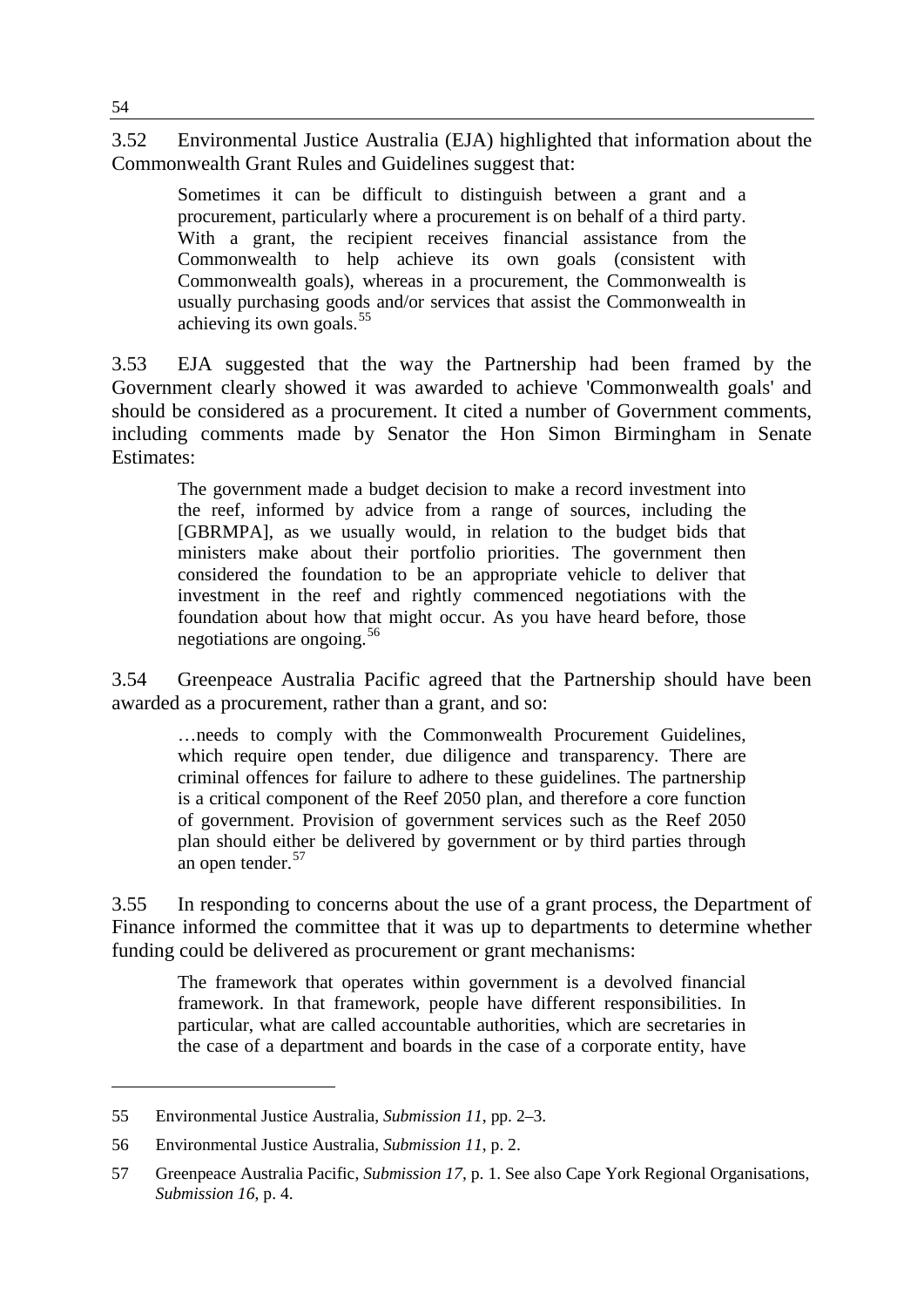responsibilities and obligations. Those responsibilities and obligations particularly fit under the Public Governance, Performance and Accountability Act, and that set of obligations then flows through a number of other documents. So there are rules that are made under that act, some that relate to grants, some that relate to procurement. One of the obligations that apply to any agency in a grant-giving context is to satisfy itself, by reference to the guidelines and the rules, whether something is a procurement or whether something is a grant. If it's one thing, then there's one set of requirements that apply to it. If it's the other thing, then a different set of requirements apply to it.

The first obligation on the part of a department is to satisfy itself about what it is. There are extensive materials published and made available by Finance to departments to help them do that. To start with, there are the grant rules and guidelines, which are really the top level of things, and they specify things that people must do and things that people should do. Sitting underneath that, there are other arrangements. In particular, there is what we call a resource management guide, which is, if you like, an explication in greater depth of some of the issues in particular cases.<sup>[58](#page-16-0)</sup>

3.56 The Department of Finance also noted that the Department of the Environment and Energy had fulfilled all relevant obligations:

I would draw the committee's attention to a document which called *Grants, procurements and other financial arrangements: resource management guide No. 411*. It is publicly available and it makes clear some of the things that really would lead an organisation or an accountable authority to make a judgement about whether something fits clearly in one camp or clearly in the other. As the department of the environment have shown in their submission dated 10 September, they did go through that process, and they went through it rigorously and they reached a view, which they have explained, that this was a grant rather than a procurement.<sup>[59](#page-16-1)</sup>

#### **The delivery of funds in the 2017–18 year as a single payment**

-

3.57 Despite being announced in the lead up to the 2018–19 Budget, being included in the 2018–19 Budget papers, and the Foundation not being ready to develop and administer the program until 2018–19, the appropriations required for the Partnership were made for the 2017–18 financial year. In addition, although the Partnership is a six-year program, the \$444 million in funding for the Partnership was appropriated in its entirety in 2017–18, rather than being spread over the forward years.

<span id="page-16-0"></span><sup>58</sup> Dr Stein Helgeby, Deputy Secretary, Governance and APS Transformation, Department of Finance, *Committee Hansard*, 21 September 2018, p. 41.

<span id="page-16-1"></span><sup>59</sup> Dr Stein Helgeby, Deputy Secretary, Governance and APS Transformation, Department of Finance, *Committee Hansard*, 21 September 2018, p. 41.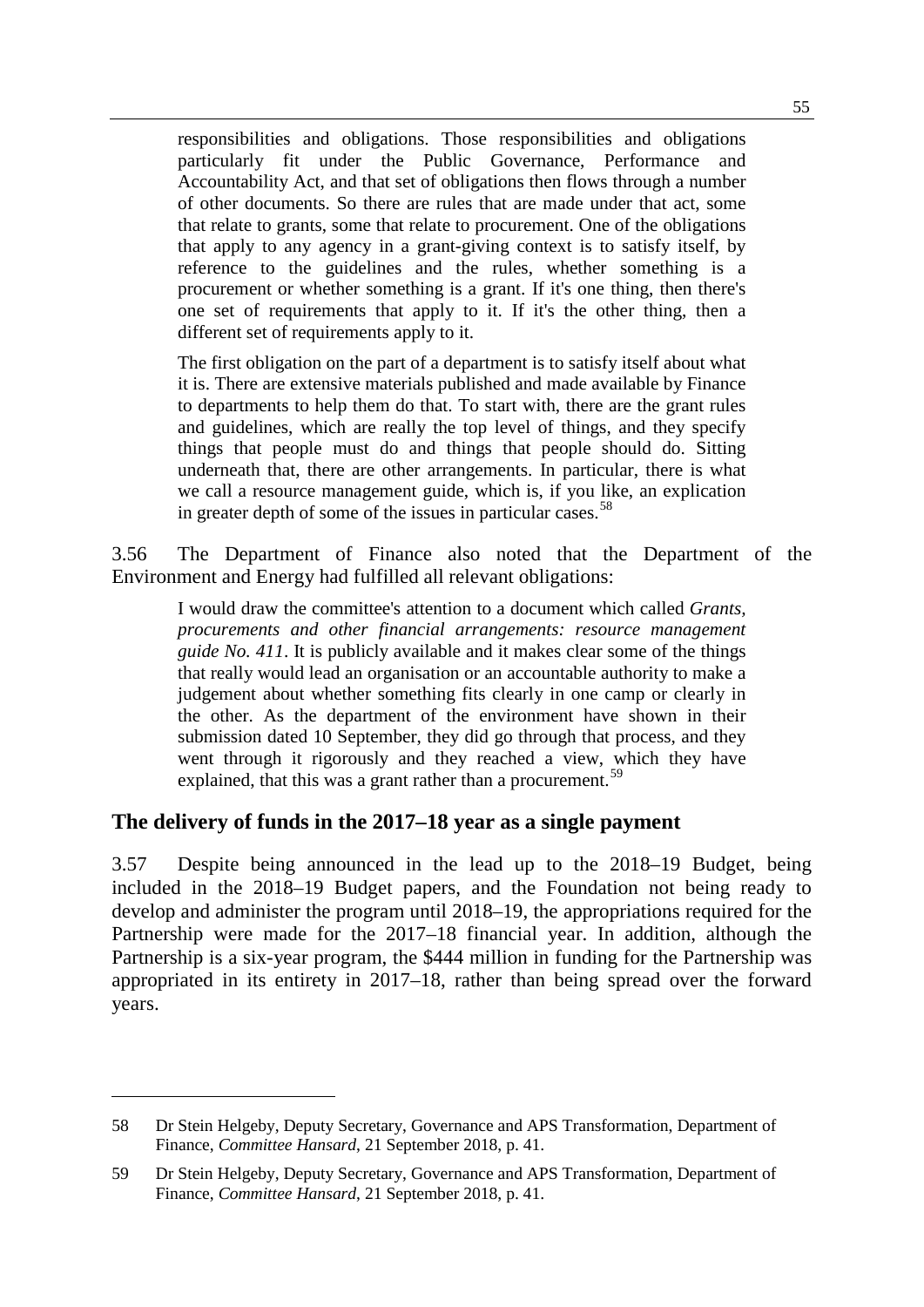3.58 During a Senate Budget Estimates hearing in May 2018, the Minister for Finance argued that appropriating the entire funds needed for the Partnership in one year provided certainty, and would ensure the Foundation has 'the necessary resources…on an ongoing basis for what is a very high policy priority'. He continued that it also sent a strong signal to potential donors to the Foundation, which would help it leverage philanthropic funds:

This is a reflection of the government's policy decision that doing it this way provides certainty of funding for on-ground Reef protection activities, and it sends a very strong signal to potential investors that the government is committed to long-term protection of the Reef. $60$ 

3.59 The committee notes that Mr Turnbull's evidence also suggested that the decision was made regarding the appearance of future budgets, as the expenditure of Commonwealth money in the 2017–18 year would not affect forward estimates and future Budgets.<sup>[61](#page-17-1)</sup>

3.60 Officers of the department provided further justification for the provision of the grant in one payment during Budget Estimates in May 2018:

In a number of different areas where we have tried to set up partnerships and, in particular, focused on trying to increase leveraging from other sources, whether it is states and territories or private sector, the department's experience has been that one of the key things external funders will look for is solid and firm commitment by the Commonwealth government behind that. With the scale of this investment being the largest investment ever in the history of any Australian government in the reef, that is a pretty strong signal to the market. For the Great Barrier Reef Foundation, which over the last more than a decade has managed to raise \$80 million, that will take them into a very different space in terms of their ability to raise additional funding. $62$ 

3.61 The Department of Finance also commented that it was not unusual for grants to be awarded as a single payment:

A grant includes, for example, the ability to provide financial assistance through a co-contribution or to build capacity. It's provided in order to, amongst other things, support the purposes, or enable both government's policy purposes and the purposes of the relevant organisation to be met. I don't think it's right to characterise grants as being structured in exactly the way your question was implying [as being delivered over a number of

<span id="page-17-0"></span><sup>60</sup> Senator the Hon Matthias Cormann, Minister for Finance, *Senate Finance and Public Administration Legislation Committee Hansard*, Budget Estimates 2018–19, 23 May 2018, p. 75.

<span id="page-17-1"></span><sup>61</sup> See this chapter above.

<span id="page-17-2"></span><sup>62</sup> Mr Dean Knudson, Deputy Secretary, Environment Protection Group, Department of the Environment and Energy, *Senate Environment and Communications Legislation Committee Hansard*, Budget Estimates 2018–19, 21 May 2018, p. 19.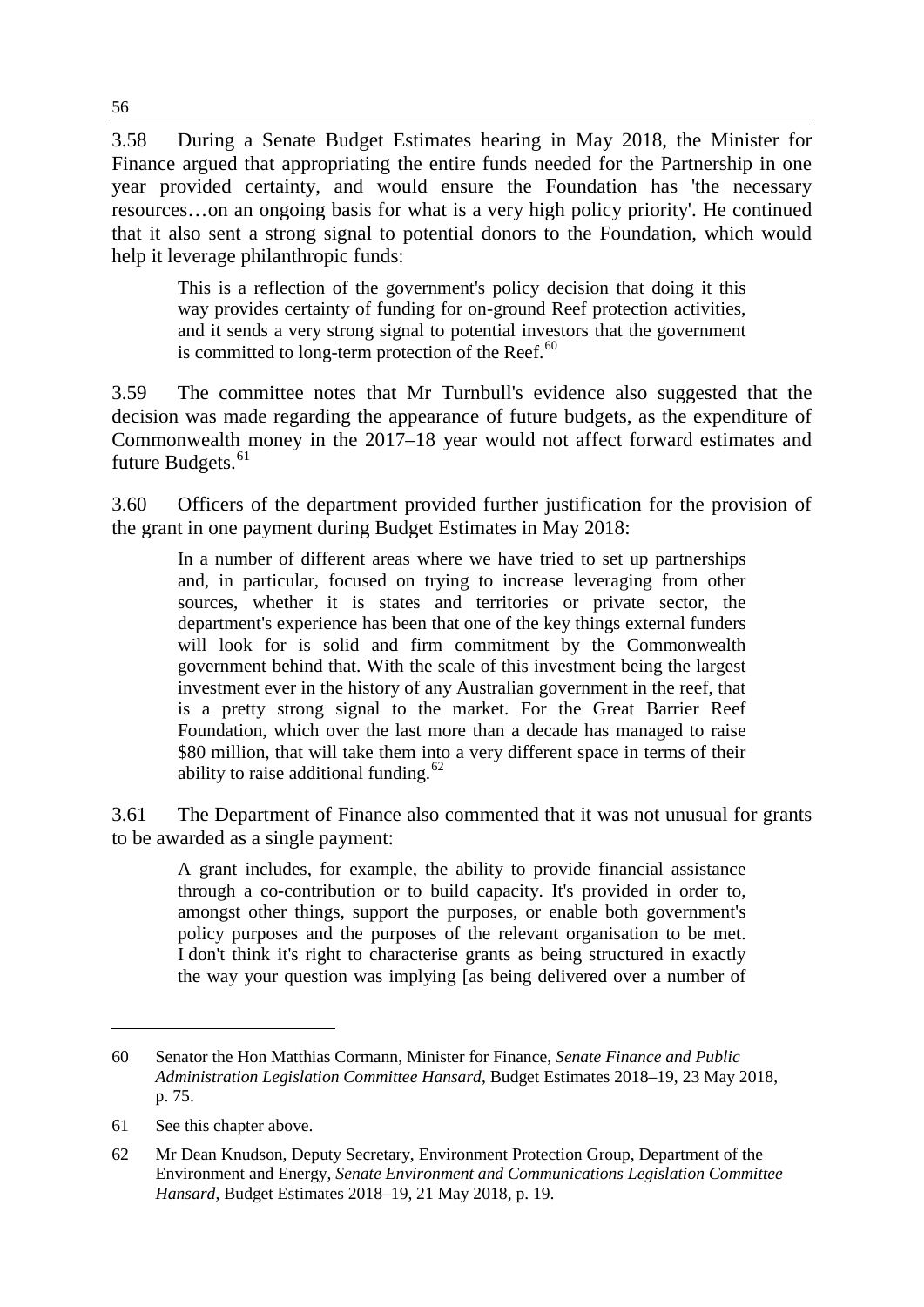years and subject to performance indicators being met]. They can be structured many different ways and they can be made, and often are made, as one-off payments. That's, in itself, not a definition of a grant. $63$ 

3.62 Some evidence received by the committee raised concerns about the delivery of the grant as a single lump sum, rather than being staggered over the six years of the grant. For example, the Australian Conservation Foundation (ACF) argued that this single payment meant there was 'obvious disconnect between tangible spending through Reef 2050 Plan actions and the accounting of overall Reef investment in the Federal budget'.<sup>[64](#page-18-1)</sup>

3.63 Mr Matt Rose, a former Treasury official now an economist for the ACF, outlined governance and oversight risks associated with such an unprecedented single payment, as well as noting its irregularity:

With a small foundation being given this much money in one hit, there are obviously governance risks. If you genuinely wanted to build the capacity of the foundation, surely you would get into some kind of grant arrangement that helped them build the capacity and then accelerated the funding in the out years…I can't remember in my time [at Treasury] seeing any arrangements quite like this, where you front-load all the money and then the foundation comes out later and says, 'Oh we're going to spend it over six years.' It was put in last year's budget, two weeks before the next year's budget. So clearly they wanted money out the door.<sup>[65](#page-18-2)</sup>

3.64 In relation to the arguments about ensuring continuity of funding, Mr Rose stated:

In terms of certainty, certainty is not granted like this to government departments, NGOs and the legal aid sector in the work they do. They don't get a chunk of money and six years to spend it. They get money over the forward estimates, and every year they worry about whether the money's going to be taken off them in the budget process.<sup>[66](#page-18-3)</sup>

3.65 It has also been noted that the transfer of this sum as a single payment, rather than as a Budget line working over the forward estimates, will mean that the grant accrues considerable interest benefitting the Foundation, rather than the Commonwealth Budget. Under the funding agreement, the Foundation can use up to \$22.5 million of the interest accrued from this payment to supplement its

<span id="page-18-0"></span><sup>63</sup> Dr Stein Helgeby, Deputy Secretary, Governance and APS Transformation, Department of Finance, *Committee Hansard*, 21 September 2018, p. 43.

<span id="page-18-1"></span><sup>64</sup> Australian Conservation Foundation, *Submission 2*, pp. 3–4.

<span id="page-18-2"></span><sup>65</sup> Mr Matt Rose, Economist, Australian Conservation Foundation, *Committee Hansard*¸ 30 July 2018, p. 8.

<span id="page-18-3"></span><sup>66</sup> Mr Matt Rose, Economist, Australian Conservation Foundation, *Committee Hansard*¸ 30 July 2018, p. 8.